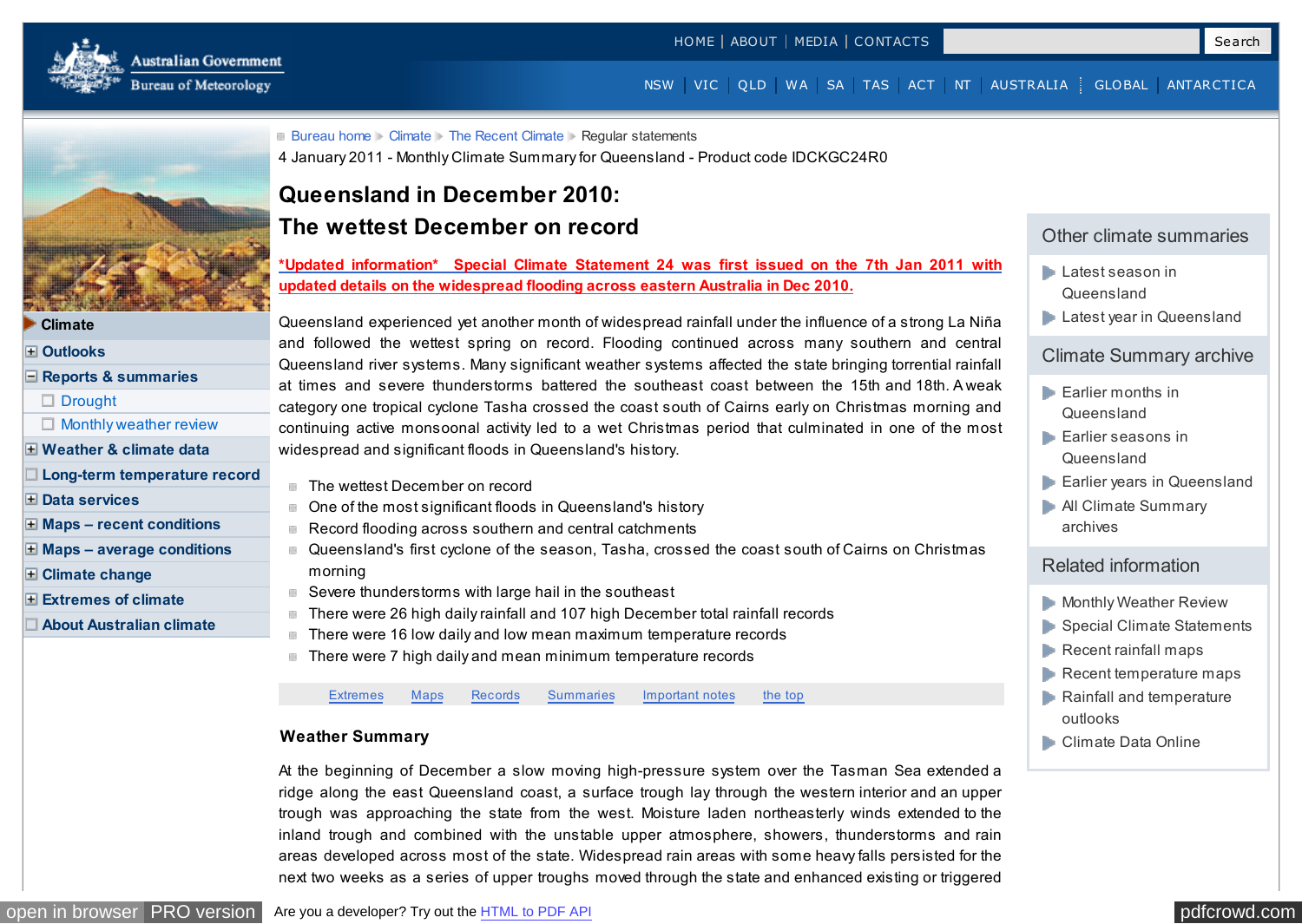new flooding in many river systems. The development of several near coastal surface troughs also enhanced the rainfall and moderated local winds. Fine conditions returned to western Queensland and gradually spread east as the final upper trough cleared the coast, though shower activity persisted along parts of the east coast and shower and storms over the northern tropics. Two of the heaviest daily falls during this period were at Escott Station in the southern Gulf of Carpentaria where 266 mm was recorded on the 11th from a line slow moving storms and at Mount Charlton with 228 mm on the 3rd.

On the 15th the upper trough was offshore but upper temperatures remained cool and surface moisture remained high in the east, making conditions unstable. A surface trough entered the the far south west and moved slowly east and scattered showers and thunderstorms developed to the east of the trough in the south over the next few days. Severe storms produced large hail, damaging wind and torrential rain in the southeast during the 15th and 18th. During the 17th a surface trough moved east into south-east Queensland and the following day a coastal trough moved north along the southern Queensland and combined with mid-level instability triggered showers and thunderstorms from north-west Queensland to the southeast.

During this time most of northern Australia, including all Queensland, was covered by cloud that developed near a deep low of the Western Australian coast and in a developing monsoon flow across northern Australia and was further developed and advected east by mid and upper- level troughs. Thundery rain developed across southern and central interior districts and the south-east with moderate to heavy falls and showers and thunderstorms continued in the tropical north.

During the 20th upper trough activity was weakening and the surface trough pushed northward followed by a much cooler, drier air and clear skies spread across southern Queensland and contracted the heavy rain to the north of the state.

Following the extended period of wet weather over the previous weeks the following flood warnings were current for the 20th: Barcoo, Bulloo, Don, Condamine, Balonne, Moonie, Paroo, Warrego, the Fitzroy River basin, Brisbane River above Wivenhoe Dam, the Burnett Catchment, Mary River and Cooper Creek, Laidley and Warril Creeks and the Bremer River.

A low pressure system deepened in the Coral Sea and formed into tropical cyclone Tasha early on Christmas morning and crossed the coast about 5:30 am south of Cairns between the townships of Gordonvale and Babinda. It was a weak category one system but brought significant rain to a broad area of northern Queensland. The active monsoonal conditions continue and further widespread and heavy rainfall affected northern, central and eastern Queensland during the Christmas period Christmas period leading to one of the most significant flooding events in Queensland's history. Theodore and Condamine were fully evacuated and 22 towns and over 200,000 people were affected. 41 local government areas were disaster declared with significant disruption to mining and agricultural and other industries expected to cost many hundreds of millions of dollars.

#### **Tropical cyclone Tasha**

Queensland's first cyclone of the 2010/11season, Tasha, formed early on Christmas morning near Agincourt Reef to the east of Cairns and crossed the coast about 5:30 am south of Cairns between the townships of Gordonvale and Babinda. It was a weak category one system but brought significant rain to a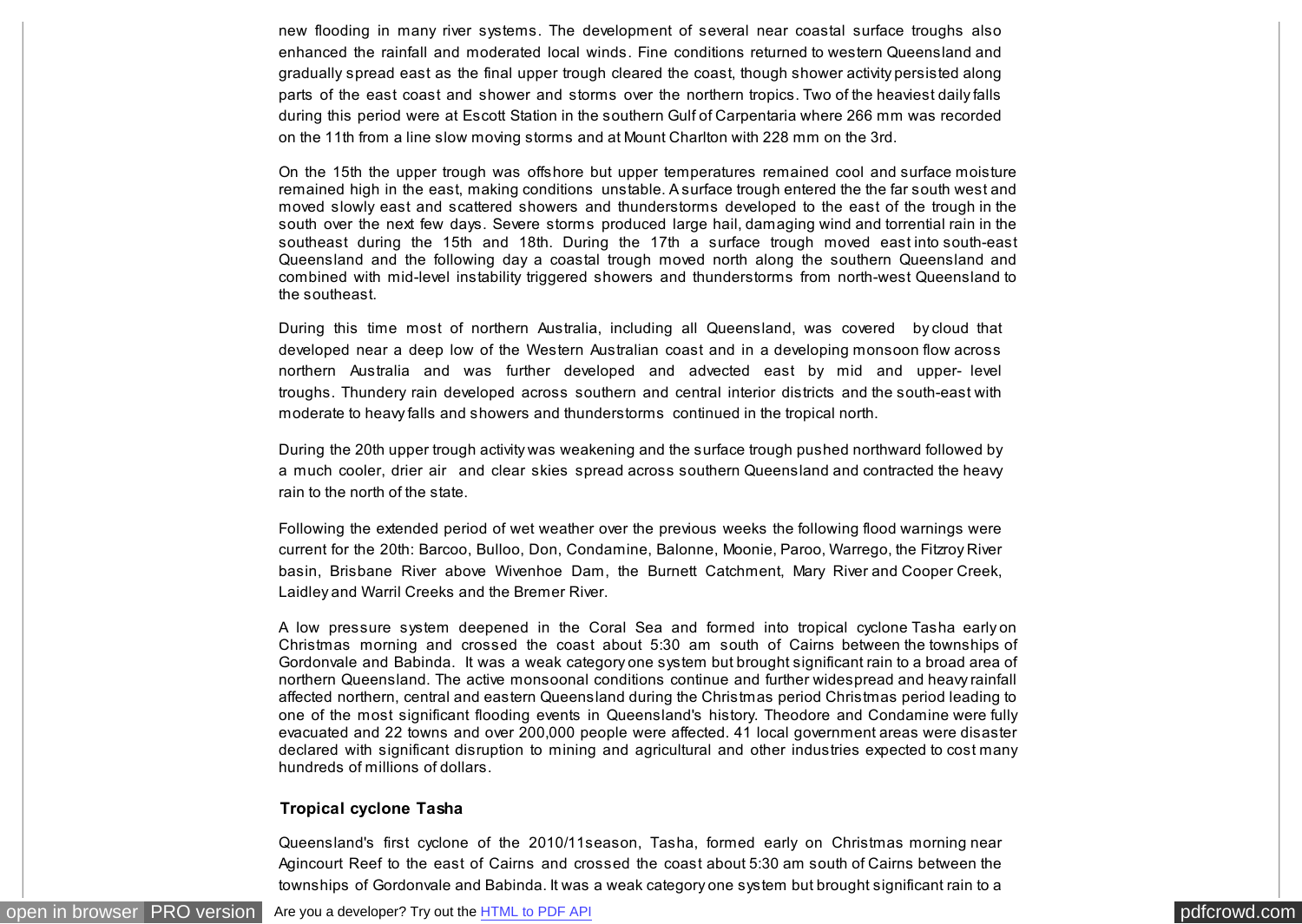broad area of northern Queensland.

#### **Very extensive flooding**

Following very extensive and heavy rainfall periods during the past few months, river catchments were overwhelmed by further rainfall in December that culminated in one of the most widespread and significant floods in Queensland's history. Theodore and Condamine were fully evacuated and 22 towns and over 200,000 people were affected. 41 local government areas were disaster declared with significant disruption to mining and agricultural and other industries expected to cost many hundreds of millions of dollars.

#### **Abnormally high tides**

Some parts of southeast Queensland had had tides 20-30cm above the normal expected tide before Christmas, easing off further north. This extra height pushed the tides above the high water mark on the highest tide of the day.The majority of this anomaly is thought to be related to La Niña when stronger than normal trade winds act to pile up water on the western side of the Pacific. These high tides were not King tides.

#### **Rainfall**

Area averaged across the state rainfall was the highest on record this December with 209.45 mm based the on the dataset beginning in 1900 and more than double the long term 1961 to 1990 baseline mean of 82.48 mm. The previous highest December record was 200.1 mm in 1975. Average or greater rainfall was recorded throughout the state, with all eastern and central districts receiving very much above average and large areas the highest on record. The continuing rainfall and further heavy falls after the wettest spring on record culminated in one of the biggest flood events to affect the state during the Christmas period. For many towns this would have been one of the biggest weather events in living memory.

Rainfall anomalies of 200 mm or greater than average cover most of the Central Coast & Highlands, Port Curtis, Moreton and parts of the southern interior and Carpentaria with some parts more than 500 mm. Some of these areas had received more than twice the December average rainfall. All the near average rainfall was recorded in western far southern interior areas.The northern wet season which runs from October to April has already seen amongst the highest 10% of rainfall on record over almost all the state and large areas have already exceeded the highest on record.

The wettest overall for December was Bellenden Ker Top Station with 1221.2 mm, followed by Mount Charlton with 1173.1 mm and Mt Jukes with 1007.4 mm.

The driest overall was the southwest corner and Birdsville Airport recorded 2.0 mm.

[Some sites had their highest total December rainfall on record. Some sites had their highest total](#page-9-0) December rainfall for at least 20 years. Some sites had their [lowest total December rainfall on record.](#page-0-0)

The wettest single day was at Babinda Post Office with 294.0 mm on the 25th.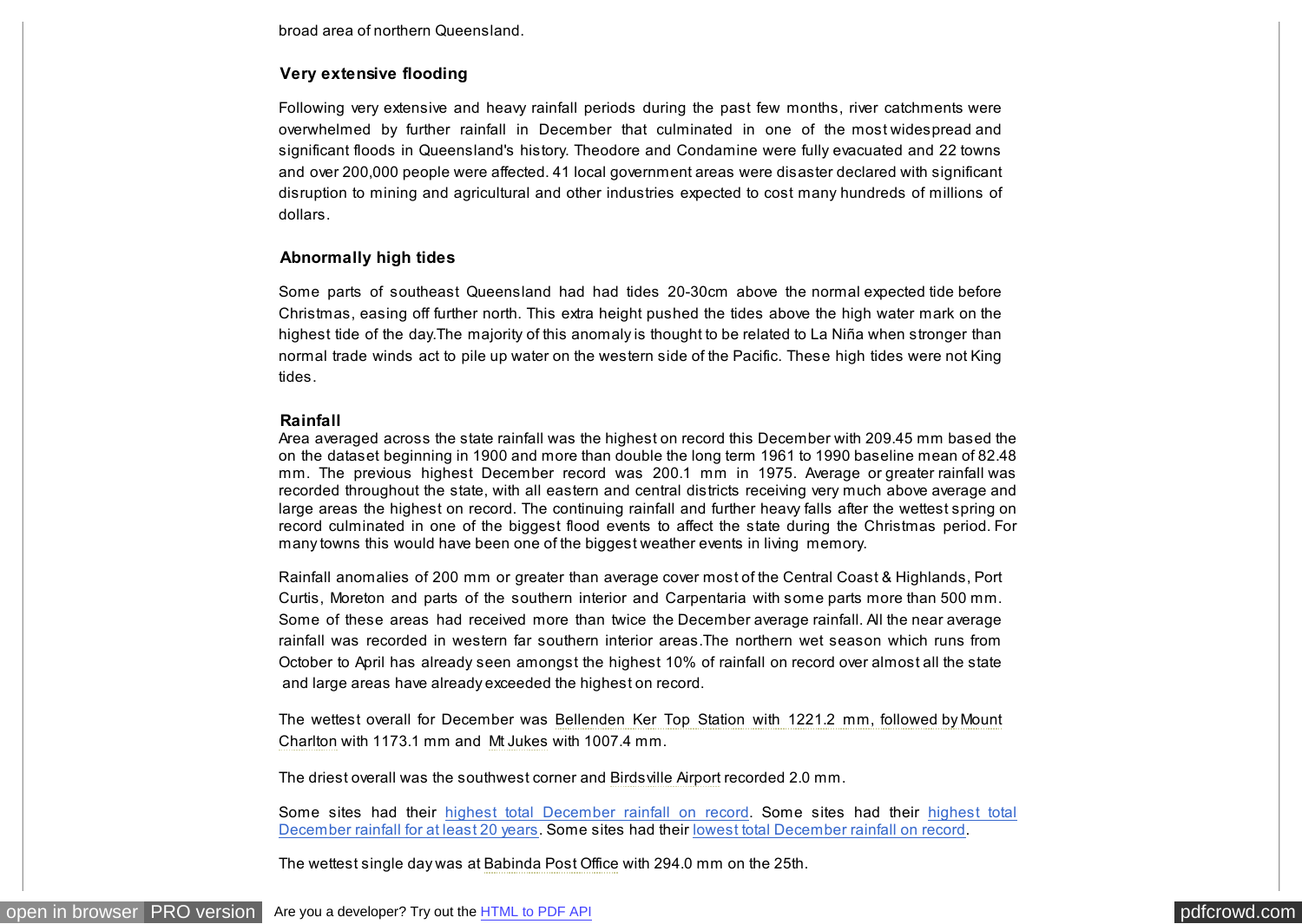Some sites had their [highest December daily rainfall on record.](#page-5-0) See a map of [total rainfall.](javascript:ShowMap() See a map of [rainfall deciles.](javascript:ShowMap()

#### **Temperature**

The warmest on average was Urandangi with 30.5 °C, followed by Birdsville Airport with 30.2 °C and Century Mine with 30.0 °C.

The coolest on average was Applethorpe with 18.5 °C, followed by Stanthorpe Leslie Parade with 19.2 °C and Toowoomba Airport with 20.1 °C.

#### **Maximum temperature**

The widespread and frequent rain bearing weather systems kept daily maximum temperatures well below average on many days in December. The mean maximum was within a degree of average over much of the northeast tropics and coastal fringe between Agnes Waters and the northern Sunshine Coast. For the remainder, mean maximum temperature anomalies were well below average and especially through the central and southern interior with a large part more than 4 °C cooler. The December maximum temperature decile map depicts lowest on record areas in the Central Highlands and southeast interior districts. This anomaly pattern is similar for the three-month period October to December 2010 and is a welcome relief from the normally hot periods experienced at this time of year.

The hottest day was at Birdsville Airport with 43.2 °C on the 15th, followed by Julia Creek Airport with 42.7 °C and Birdsville Airport with 42.6 °C on the 7th.

The warmest days on average were at Urandangi with 37.7 °C, followed by Bedourie Police Station with 37.6 °C and Birdsville Airport with 37.5 °C.

The coolest days on average were at Applethorpe with 22.6 °C, followed by Stanthorpe Leslie Parade with 23.3 °C and Toowoomba Airport with 23.7 °C.

The 3 coldest days were at Applethorpe with 16.5 °C on the 19th, followed 17.5 °C on the 3rd and 17.8 °C on the 4th.

Some sites had their [coldest December day \(lowest maximum temperature\) on record.](#page-11-0) Some sites had their [lowest December mean daily maximum temperature on record. Some sites had their lowest December](#page-12-0) mean daily maximum temperature for at least 20 years. See a map of [mean maximum temperatures.](javascript:ShowMap() See a map of [maximum temperature anomalies.](javascript:ShowMap()

#### **Minimum temperature**

Monthly mean the minimum temperature ranged from 24 to 27 °C along the northern coastline is to less than 18 °C the Darling Downs. Minimum temperatures were 1 to 2 °C higher than normal in the tropics between Cairns and Mackay and parts of the south-east and more than 1 °C lower than normal across south-west Queensland.

The coldest night was at Applethorpe with 3.7 °C on the 21st, followed by Stanthorpe Leslie Parade with 4.5 °C on the 21st and Warwick with 6.5 °C on the 21st.

[open in browser](http://pdfcrowd.com/redirect/?url=http%3a%2f%2fwww.bom.gov.au%2fclimate%2fcurrent%2fmonth%2fqld%2farchive%2f201012.summary.shtml&id=ma-161201020418-cdfeabec) [PRO version](http://pdfcrowd.com/customize/) Are you a developer? Try out th[e HTML to PDF API](http://pdfcrowd.com/html-to-pdf-api/?ref=pdf) produce the Material product of the HTML to PDF API produce the Material policy of the Material policy of the Material policy of the Material pol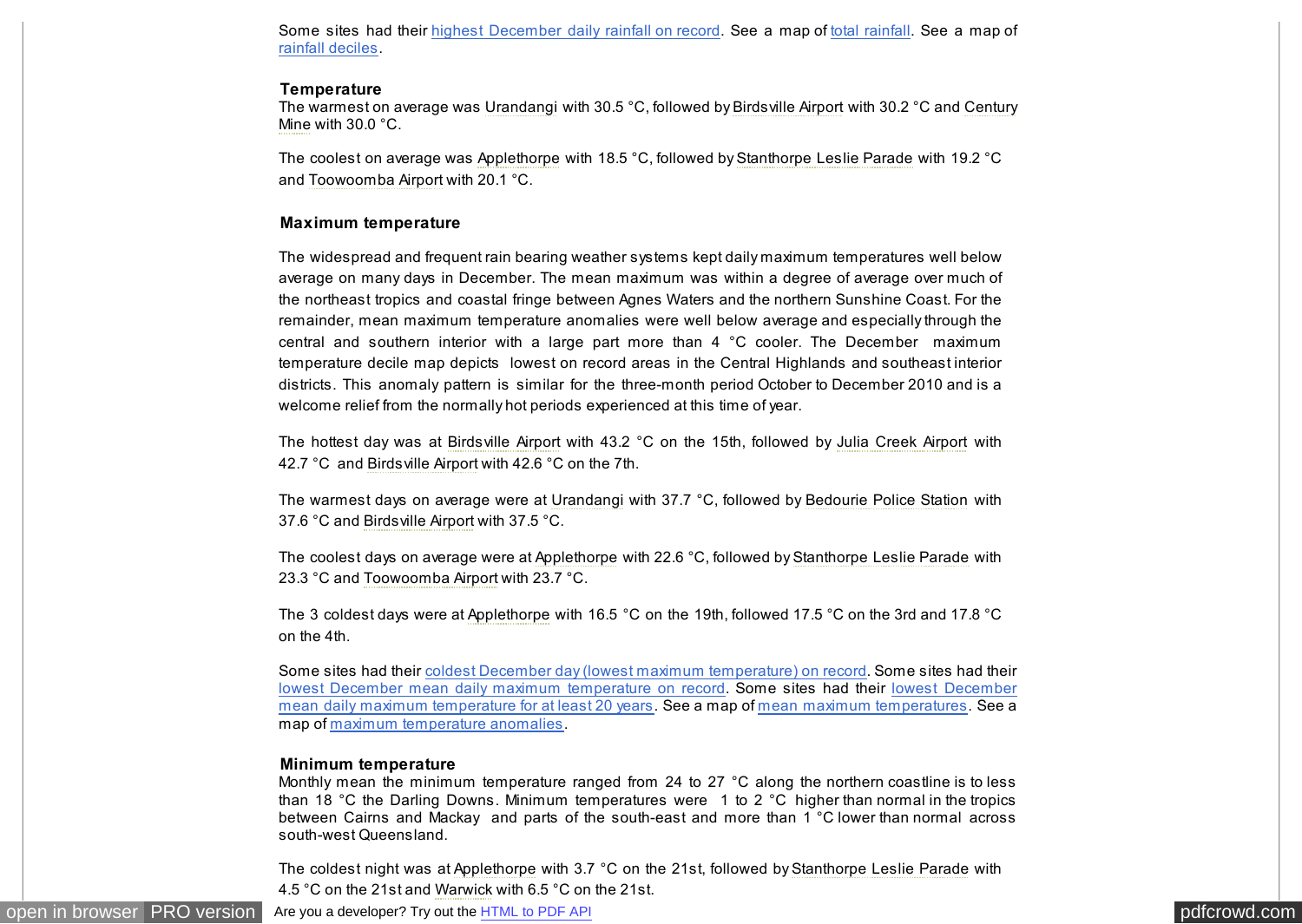<span id="page-4-0"></span>The coolest nights on average were at Applethorpe with 14.4 °C, followed by Stanthorpe Leslie Parade with 15.1 °C and Toowoomba Airport with 16.5 °C.

The warmest nights on average were at Willis Island with 26.5 °C, followed by Coconut Island with 26.1 °C, Low Isles Lighthouse with 25.5 °C and Sweers Island with 25.5 °C.

The warmest night was at Urandangi with 33.0 °C on the 27th, followed by Birdsville Airport with 29.4 °C on the 31st and Mornington Island with 29.0 °C on the 20th.

Some sites had their [lowest December temperature on record.](#page-13-0) Some sites had their warmest December [night \(highest daily minimum temperature\) on record. Some sites had their highest December mean daily](#page-13-0) minimum temperature on record. Some sites had their highest December mean daily minimum [temperature for at least 20 years. See a map of mean minimum temperatures. See a map of minimum](javascript:ShowMap() temperature anomalies.

#### **Wind**

The strongest wind gust was at Winton Airport with 107 km/h on the 7th, followed by Double Island Point Lighthouse with 102 km/h on the 16th, followed by Rundle Island with 100 km/h on the 3rd, followed by Cape Moreton Lighthouse with 100 km/h on the 28th.

#### **Tornados**

A tornado was reported at Alligator Creek between 10am and 11am on the 25th December. Alligator Creek is located between Mackay and Sarina.

A tornado touchdown at Richmond. Satellite imagery confirms thunderstorms moving over area between 5:30pm and 6:30pm.

A "mini tornado" was reported from Jimboomba on the 15th December during thunderstorm activity.

#### **Further information**

**Media Enquiries**  $\omega$  media $\omega$ bom.gov.au ( $\omega$ (03) 9669 4057 [helpdesk.climate@bom.gov.au](mailto:helpdesk.climate@bom.gov.au)

| <b>Extremes in December 2010</b> |                                                                                                                                      |  |  |
|----------------------------------|--------------------------------------------------------------------------------------------------------------------------------------|--|--|
| Hottest day                      | 43.2 °C at Birds ville Airport on the 15th<br>42.7 °C at Julia Creek Airport on the 5th<br>42.6 °C at Birds ville Airport on the 7th |  |  |
| Warmest days on average          | 37.7 °C at Urandangi<br>37.6 °C at Bedourie Police Station<br>37.5 °C at Birds ville Airport                                         |  |  |
| Coolest days on average          | 22.6 °C at Applethorpe<br>23.3 °C at Stanthorpe Leslie Parade<br>23.7 °C at Toowoomba Airport                                        |  |  |
|                                  | 16.5 °C at Applethorpe on the 19th                                                                                                   |  |  |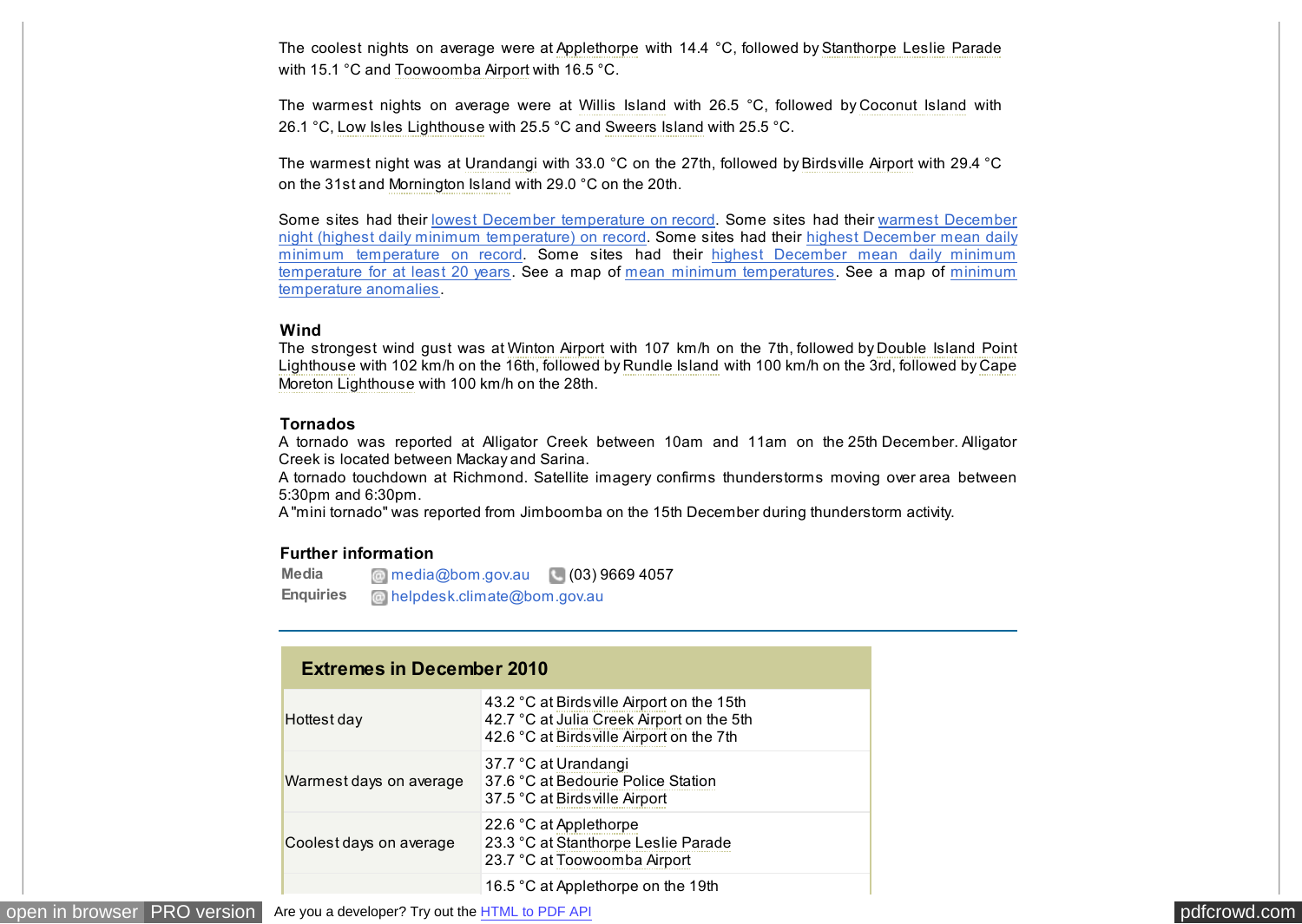<span id="page-5-0"></span>

| Coldest day                | 17.5 °C at Applethorpe on the 3rd<br>17.8 °C at Applethorpe on the 4th                                                                                                                     |
|----------------------------|--------------------------------------------------------------------------------------------------------------------------------------------------------------------------------------------|
| Coldest night              | 3.7 °C at Applethorpe on the 21st<br>4.5 °C at Stanthorpe Leslie Parade on the 21st<br>6.5 °C at Warwick on the 21st                                                                       |
| Coolest nights on average  | 14.4 °C at Applethorpe<br>15.1 °C at Stanthorpe Leslie Parade<br>16.5 °C at Toowoomba Airport                                                                                              |
| Warmest nights on average  | 26.5 °C at Willis Island<br>26.1 °C at Coconut Island<br>25.5 °C at Low Isles Lighthouse<br>25.5 °C at Sweers Island                                                                       |
| Warmest night              | 33.0 °C at Urandangi on the 27th<br>29.4 °C at Birds ville Airport on the 31st<br>29.0 °C at Mornington Island on the 20th                                                                 |
| Warmest on average overall | 30.5 °C at Urandangi<br>30.2 °C at Birds ville Airport<br>30.0 °C at Century Mine                                                                                                          |
| Coolest on average overall | 18.5 °C at Applethorpe<br>19.2 °C at Stanthorpe Leslie Parade<br>20.1 °C at Toowoomba Airport                                                                                              |
| Wettest overall            | 1173.1 mm at Mount Charlton<br>1007.4 mm at Mt Jukes                                                                                                                                       |
| Driest overall             | 2.0 mm at Birds ville Airport                                                                                                                                                              |
| Wettest day                | 294.0 mm at Babinda Post Office on the 25th                                                                                                                                                |
| Highest wind gust          | 107 km/h at Winton Airport on the 7th<br>102 km/h at Double Island Point Lighthouse on the 16th<br>100 km/h at Rundle Island on the 3rd<br>100 km/h at Cape Moreton Lighthouse on the 28th |

[Extremes](#page-4-0) [Maps](#page-0-0) Records [Summaries](#page-13-0) [Important notes](#page-17-0) [the top](#page-0-0)

# **Record highest December daily rainfall**

|                               | <b>Highest daily rainfall</b><br>in December 2010 (mm) | <b>Previous wettest</b><br>for December |                           | <b>Years of</b><br>record |
|-------------------------------|--------------------------------------------------------|-----------------------------------------|---------------------------|---------------------------|
| <b>Blackall Township</b>      | $123.6$ on the 8th                                     |                                         | 96.4 on the 31st in 2009  | 124                       |
| <b>Pitts worth</b>            | 114.0 on the 28th                                      |                                         | 100.1 on the 22nd in 1956 | 122                       |
| <b>Comet Post Office</b>      | 148.4 on the 3rd                                       |                                         | 136.4 on the 30th in 1962 | 115                       |
| <b>Millmerran Post Office</b> | $97.0$ on the 27th                                     |                                         | 94.0 on the 5th in 2003   | 111                       |
| <b>Orion</b>                  | 153.4 on the 3rd                                       |                                         | 139.8 on the 28th in 2008 | 101                       |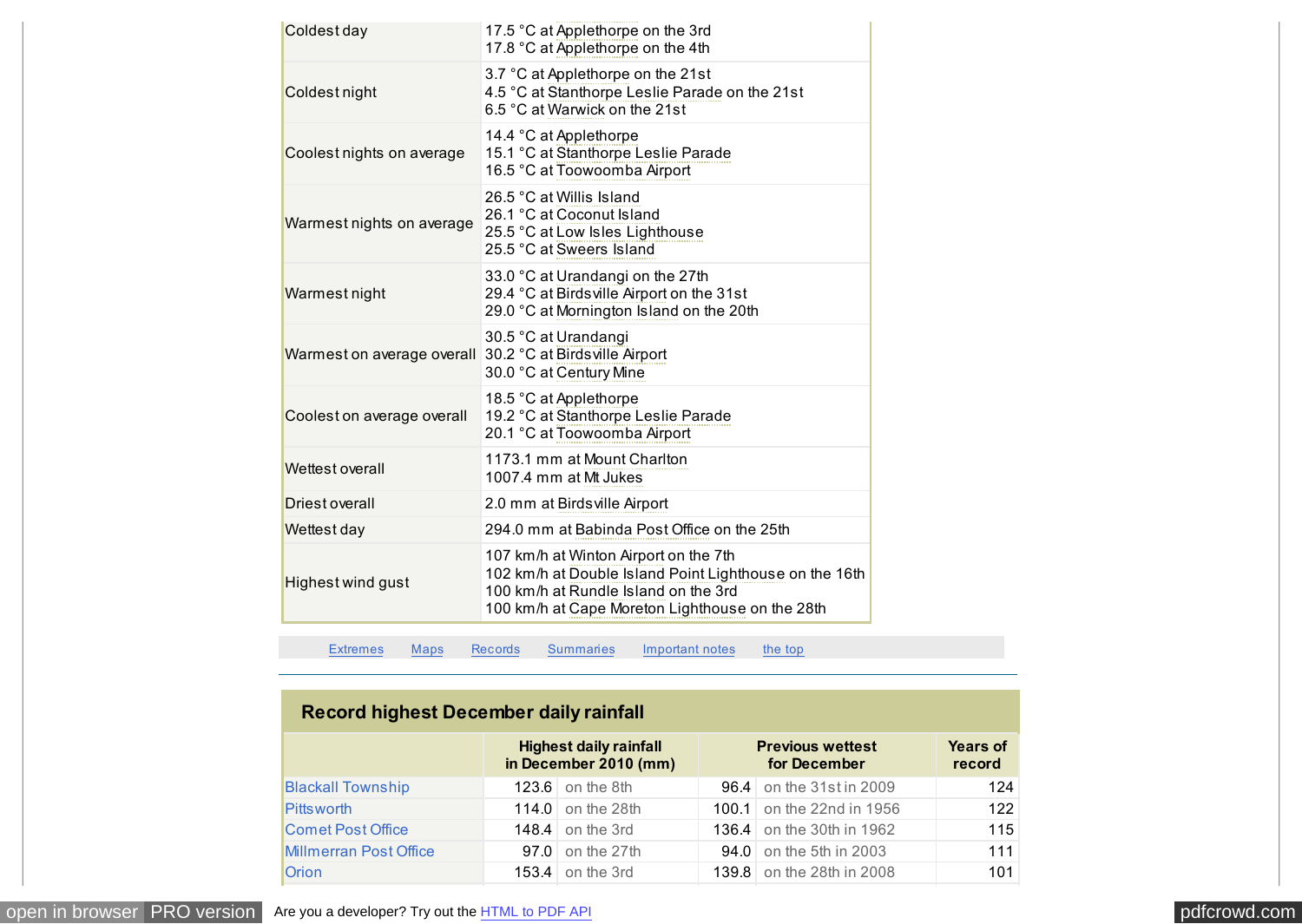<span id="page-6-0"></span>

| <b>Birricannia</b>           |       | $95.0$ on the 27th |       | 87.9 on the 18th in 1944       | 84 |
|------------------------------|-------|--------------------|-------|--------------------------------|----|
| <b>Drillham Post Office</b>  |       | $81.0$ on the 27th | 66.5  | on the 26th in 1971            | 77 |
| <b>Hannaford Post Office</b> | 102.0 | on the 27th        | 90.2  | on the 12th in 1942            | 72 |
| Lanark                       | 102.0 | on the 23rd        | 100.1 | on the 15th in 1965            | 71 |
| <b>Rewan Station</b>         |       | 190.6 on the 27th  |       | 144.8 on the 11th in 1917      | 71 |
| Condamine                    |       | 148.0 on the 27th  |       | 96.6 on the 22nd in 1988       | 68 |
| <b>Wharton Creek Station</b> |       | 257.0 on the 27th  | 103.1 | on the 22nd in 1956            | 64 |
| Wyseby                       | 247.2 | on the 27th        |       | 119.6 on the 22nd in 1975      | 59 |
| <b>Carnarvon Station</b>     | 273.6 | on the 27th        |       | 124.5 on the 28th in 2008      | 56 |
| Colodan                      | 89.0  | on the 20th        | 83.0  | on the 12th in 1988            | 52 |
| Glenwood                     | 88.0  | on the 23rd        |       | 60.5 on the 21st in 1973       | 50 |
| Pormpuraaw Township          | 140.0 | on the 27th        | 122.2 | on the 11th in 2000            | 47 |
| <b>Woodgate Store</b>        |       | 162.2 on the 28th  | 98.8  | on the 21st in 1973            | 37 |
| <b>Builyan Gum Street</b>    | 143.4 | on the 28th        | 127.2 | on the 18th in 1988            | 34 |
| <b>Childers South</b>        | 139.4 | on the 28th        |       | 136.0 on the 18th in 1988      | 32 |
| Greenhaven                   | 243.4 | on the 25th        |       | 151.0 on the 24th in 1999      | 31 |
| Dooruna Downs                | 85.0  | on the 12th        |       | 72.0 on the 29th in 2000       | 25 |
| <b>Mackay Aero</b>           | 131.8 | on the 3rd         | 89.7  | on the 26th in 1956            | 25 |
| <b>Ripple Downs</b>          |       | $67.0$ on the 12th |       | <b>52.0</b> on the 5th in 1992 | 24 |
| <b>Traighli</b>              | 109.0 | on the 27th        |       | 70.0 on the 10th in 2002       | 23 |
| <b>Mt Pleasant Station</b>   | 58.0  | on the 12th        |       | 53.4 on the 7th in 2006        | 20 |

|                                 | Total rainfall<br>for December 2010 (mm) | <b>Previous wettest Years of Average for</b><br>for December | record | <b>December</b> |
|---------------------------------|------------------------------------------|--------------------------------------------------------------|--------|-----------------|
| <b>Springsure Comet St</b>      | 470.2                                    | 316.6 in 1975                                                | 143    | 93.0            |
| <b>Cape Moreton Lighthouse</b>  | 375.8                                    | 372.5 in 1965                                                | 142    | 129.1           |
| <b>Blackall Township</b>        | 254.0                                    | 246.8 in 1965                                                | 130    | 68.4            |
| Gillespie                       | 268.6                                    | 213.1 in 1916                                                | 130    | 63.2            |
| Nanango Wills St                | 365.9                                    | 333.1<br>in 1970                                             | 129    | 105.3           |
| <b>Mitchell Post Office</b>     | 319.4                                    | 253.9 in 1931                                                | 127    | 69.1            |
| <b>Mt Perry The Pines</b>       | 584.8                                    | 365.4<br>in 1956                                             | 125    | 118.8           |
| <b>Pitts worth</b>              | 433.6                                    | 297.5 in 1965                                                | 124    | 98.7            |
| Cambooya Post Office            | 325.6                                    | 298.9<br>in 1895                                             | 121    | 100.9           |
| <b>Orion</b>                    | 380.1                                    | 350.0 in 1975                                                | 120    | 93.8            |
| <b>Balfes Creek Post Office</b> | 297.5                                    | 260.3<br>in 1906                                             | 118    | 76.6            |
| <b>Nerang Gilston Rd</b>        | 481.2                                    | 392.8 in 1897                                                | 117    | 140.2           |
| <b>Comet Post Office</b>        | 383.0                                    | 273.5 in 1956                                                | 116    | 81.6            |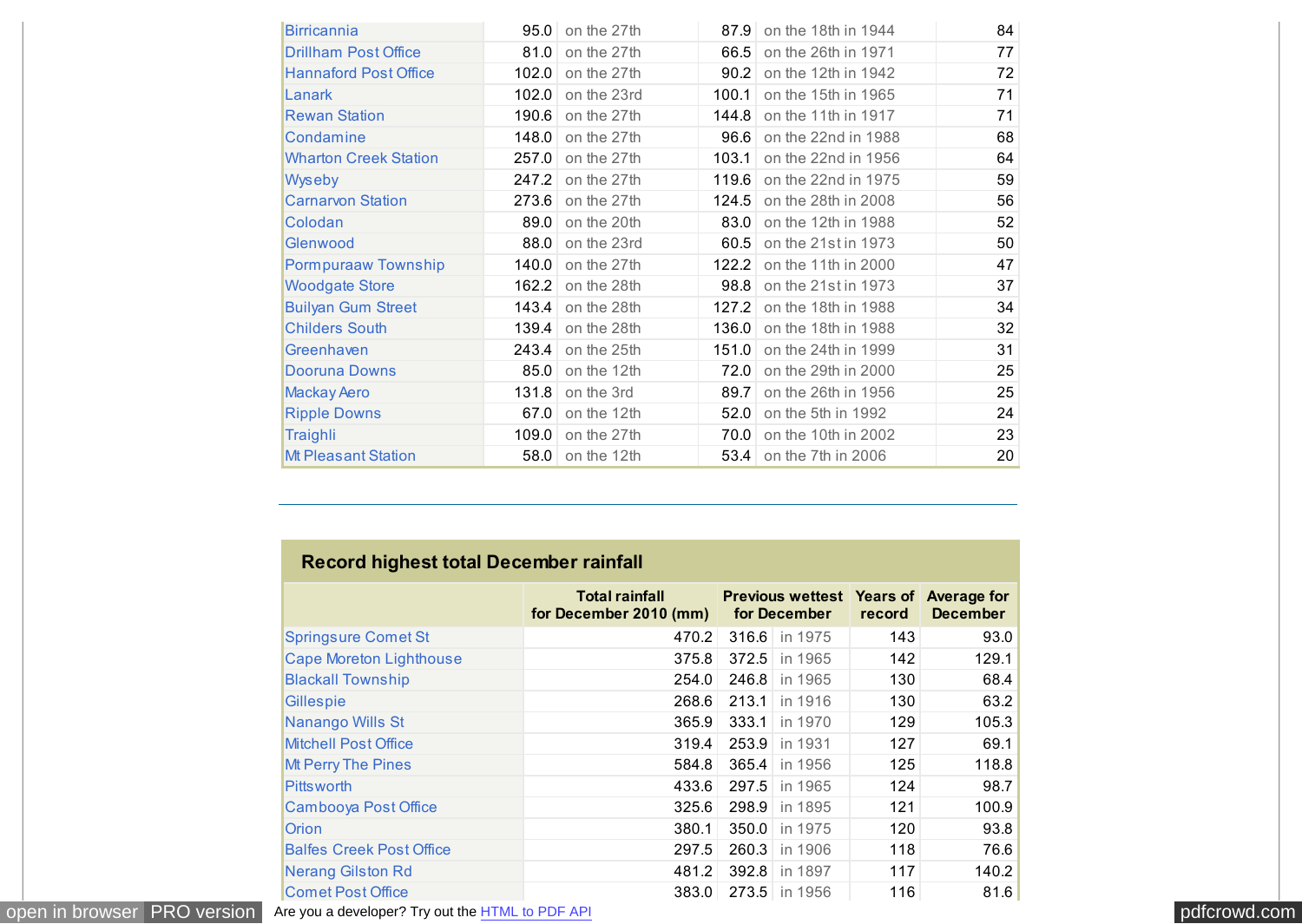| <b>Cooroy Composite</b>                | 559.5 | 521.0 | in 1926       | 115 | 163.2 |
|----------------------------------------|-------|-------|---------------|-----|-------|
| <b>Gin Gin Post Office</b>             | 803.7 | 411.0 | in 1970       | 115 | 127.4 |
| <b>Bauhinia Downs Store</b>            | 475.2 | 270.6 | in 1988       | 114 | 98.5  |
| <b>Clifton Post Office</b>             | 359.0 | 261.8 | in 1928       | 113 | 96.7  |
| <b>Jandowae Post Office</b>            | 376.6 | 268.5 | in 1921       | 113 | 97.3  |
| <b>Manly Railway Station</b>           | 467.0 | 397.1 | in 1970       | 113 | 123.2 |
| <b>University of Queensland Gatton</b> | 317.0 | 278.7 | in 1942       | 113 | 99.9  |
| <b>Biggenden Post Office</b>           | 558.9 | 441.4 | in 1942       | 112 | 123.9 |
| <b>Howard Post Office</b>              | 631.4 | 543.0 | in 1926       | 112 | 123.4 |
| <b>Millmerran Post Office</b>          | 312.0 | 264.0 | in 1970       | 111 | 87.5  |
| <b>Herberton White St</b>              | 446.2 | 416.0 | in 1950       | 110 | 140.0 |
| <b>Hillgrove Station</b>               | 399.4 | 254.6 | in 2000       | 110 | 72.2  |
| <b>Laura Post Office</b>               | 410.4 | 406.6 | in 1976       | 109 | 149.2 |
| Kenilworth Township                    | 547.1 | 481.1 | in 1926       | 108 | 151.4 |
| Mt Garnet Post Office                  | 330.4 | 327.0 | in 1997       | 106 | 120.6 |
| Eumundi - Crescent Rd                  | 615.8 | 516.7 | in 1926       | 104 | 166.2 |
| Oxenford (Oberon Way)                  | 542.2 | 493.8 | in 1897       | 104 | 142.8 |
| Mundubbera                             | 428.6 | 321.7 | in 1959       | 100 | 98.7  |
| <b>Tarome</b>                          | 523.4 | 449.9 | in 1965       | 100 | 129.8 |
| <b>Yangan Post Office</b>              | 374.4 | 292.0 | in 1975       | 99  | 102.7 |
| <b>Mount Joseph</b>                    | 521.8 | 477.0 | in 1926       | 98  | 133.0 |
| Imbil Post Office                      | 575.6 | 454.6 | in 1926       | 92  | 147.9 |
| <b>Injune Post Office</b>              | 349.9 | 280.4 | in 1931       | 86  | 89.6  |
| <b>Baralaba Post Office</b>            | 461.2 | 353.9 | in 1973       | 85  | 103.9 |
| <b>Moogerah Dam</b>                    | 363.8 | 308.8 | in 1921       | 85  | 125.4 |
| <b>Gregory Springs Station</b>         | 350.2 | 315.4 | in 2000       | 82  | 97.7  |
| <b>Byfield Childs Road</b>             | 770.0 | 651.9 | in 1962       | 81  | 175.5 |
| <b>Thangool Airport</b>                | 374.4 | 344.4 | in 1973       | 80  | 94.2  |
| <b>Drillham Post Office</b>            | 278.6 | 224.4 | in 2005       | 77  | 88.9  |
| <b>Peakvale Station</b>                | 331.0 | 288.5 | in 1975       | 76  | 82.0  |
| <b>Proston Post Office</b>             | 399.0 | 282.3 | in 1970       | 74  | 98.7  |
| <b>Collins ville Post Office</b>       | 425.9 | 410.4 | in 1956       | 72  | 99.6  |
| <b>Lady Elliot Island</b>              | 510.0 |       | 383.4 in 1962 | 72  | 91.6  |
| <b>Rewan Station</b>                   | 587.2 |       | 408.1 in 1921 | 72  | 123.1 |
| Lanark                                 | 462.0 | 328.2 | in 1947       | 69  | 97.7  |
| <b>Meandarra Post Office</b>           | 314.2 | 231.0 | in 1971       | 69  | 69.6  |
| <b>Monto Township</b>                  | 499.0 | 248.5 | in 1970       | 69  | 95.9  |
| <b>Glen Harding</b>                    | 401.5 | 362.0 | in 1997       | 65  | 109.1 |
| <b>Wharton Creek Station</b>           | 452.0 | 307.0 | in 1956       | 64  | 88.0  |
| Abercorn                               | 483.6 | 281.2 | in 1959       | 61  | 95.3  |
| <b>Dunollie</b>                        | 393.2 | 249.5 | in 1955       | 61  | 94.6  |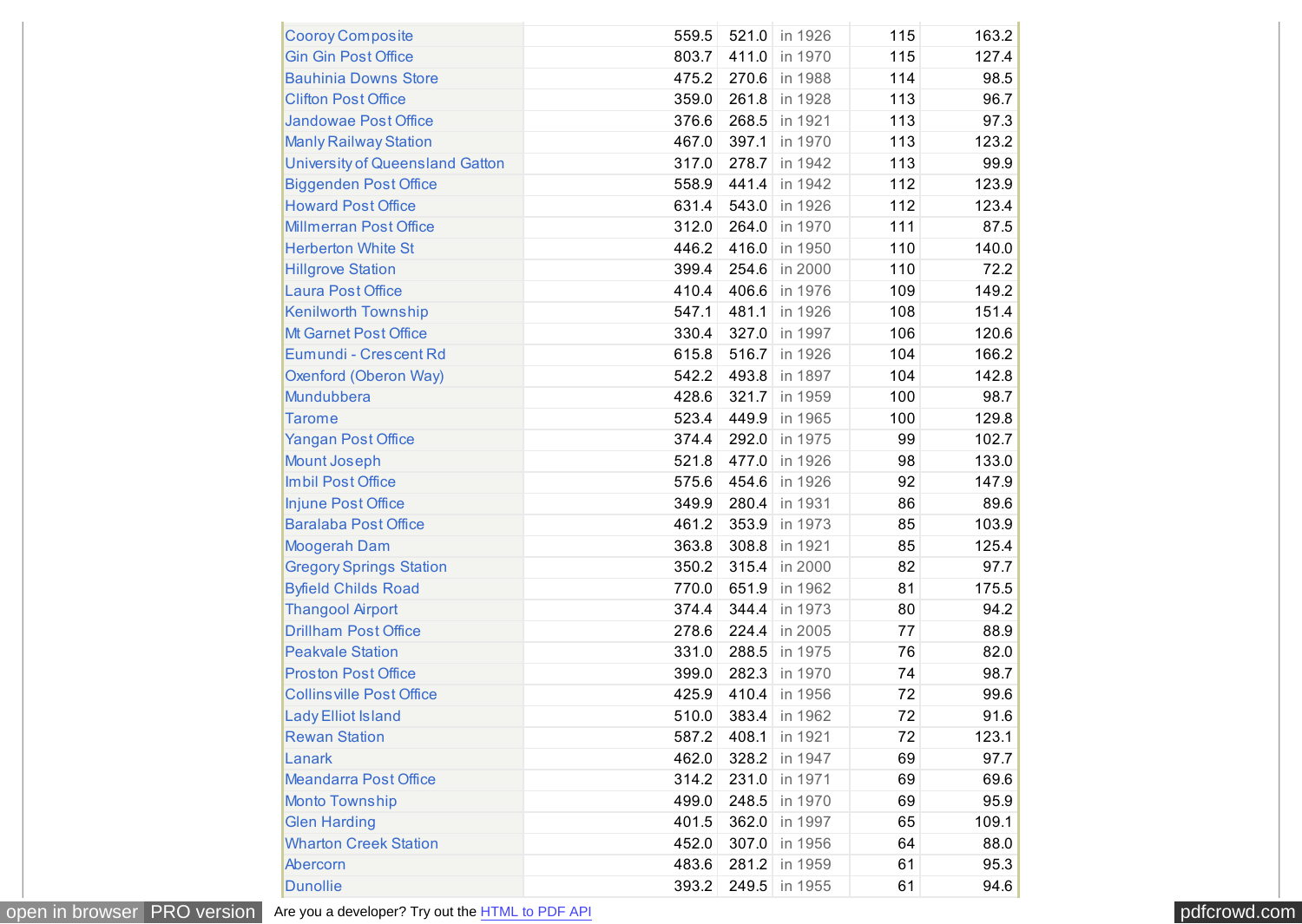| Wyseby                              | 603.2 | 339.0 | in 1970       | 59 | 107.5 |
|-------------------------------------|-------|-------|---------------|----|-------|
| <b>Carnarvon Station</b>            | 535.8 | 238.9 | in 1927       | 58 | 103.4 |
| Ellangowan                          | 308.6 | 263.6 | in 1975       | 58 | 98.1  |
| <b>Brian Pastures</b>               | 480.3 | 256.1 | in 1970       | 55 | 107.4 |
| <b>Elphinstone Pocket No1</b>       | 698.2 | 559.6 | in 1975       | 55 | 164.1 |
| <b>Havelock</b>                     | 322.4 | 214.0 | in 2007       | 55 | 78.4  |
| Glenwood                            | 412.4 | 257.3 | in 1956       | 54 | 94.1  |
| <b>Wandoan Post Office</b>          | 413.0 | 357.8 | in 1970       | 54 | 100.0 |
| <b>The Head</b>                     | 412.0 | 292.8 | in 1970       | 53 | 131.8 |
| <b>Bundaberg Aero</b>               | 573.2 | 480.3 | in 1962       | 52 | 128.9 |
| Colodan                             | 493.0 | 266.3 | in 1973       | 52 | 99.8  |
| <b>Tosari</b>                       | 349.0 | 209.8 | in 1965       | 52 | 93.0  |
| <b>Monduran</b>                     | 507.6 | 362.9 | in 1973       | 50 | 112.9 |
| <b>Broadleigh Downs</b>             | 216.8 | 196.8 | in 2000       | 48 | 79.2  |
| <b>Possum Park</b>                  | 431.0 | 253.1 | in 1942       | 46 | 106.0 |
| <b>Walkamin Research Station</b>    | 378.4 | 291.2 | in 1988       | 46 | 125.3 |
| Woolooga                            | 412.4 | 387.3 | in 1988       | 46 | 133.3 |
| <b>Namarah</b>                      | 179.8 | 151.1 | in 1970       | 45 | 73.0  |
| <b>Caltex Refineries (QLD) Ltd</b>  | 499.9 | 425.2 | in 1970       | 44 | 133.6 |
| <b>Brigalow Research Stn</b>        | 382.0 | 361.2 | in 1975       | 43 | 108.3 |
| Long Pocket CSIRO Lab               | 453.4 | 403.6 | in 1970       | 43 | 130.5 |
| <b>Oakey Aero</b>                   | 304.2 | 187.5 | in 1970       | 41 | 97.4  |
| <b>Strathtay Station</b>            | 369.4 | 260.0 | in 2000       | 41 | 88.6  |
| <b>Maroon Dam</b>                   | 359.6 | 350.4 | in 1974       | 40 | 138.3 |
| Miami Bardon Ave                    | 627.4 | 400.0 | in 1983       | 40 | 167.5 |
| <b>Capalaba Water Treat</b>         | 292.6 | 253.2 | in 1995       | 39 | 129.6 |
| <b>Macalister</b>                   | 306.4 | 198.6 | in 1993       | 39 | 95.7  |
| Moranbah Water Treatment Plant      | 350.0 | 318.2 | in 1991       | 38 | 101.4 |
| <b>Woodgate Store</b>               | 420.8 | 338.4 | in 1970       | 36 | 113.6 |
| <b>Carneys Creek The Ranch</b>      | 446.0 | 337.8 | in 1978       | 35 | 148.7 |
| <b>Hinze Dam</b>                    | 496.6 | 424.0 | in 1991       | 35 | 162.7 |
| <b>Turrawulla Station</b>           | 534.9 | 304.1 | in 1990       | 35 | 119.8 |
| <b>Lawnton Colonial Drive</b>       | 500.6 |       | 302.2 in 1988 | 34 | 139.1 |
| <b>Boondall</b>                     | 433.6 |       | 273.7 in 1988 | 33 | 136.1 |
| <b>Builyan Gum Street</b>           | 608.4 | 264.0 | in 1988       | 33 | 128.9 |
| <b>Embreys Bridge</b>               | 248.2 | 238.2 | in 1991       | 33 | 107.2 |
| Oakington                           | 373.0 | 260.0 | in 1981       | 33 | 123.7 |
| <b>Childers South</b>               | 701.3 | 340.0 | in 1988       | 32 | 128.0 |
| Greenhaven                          | 596.4 | 461.4 | in 1997       | 31 | 224.2 |
| <b>Greenslopes Private Hospital</b> | 469.4 | 233.0 | in 1980       | 31 | 117.8 |
| <b>Springbrook Road</b>             | 704.6 |       | 614.5 in 1988 | 29 | 249.8 |

[open in browser](http://pdfcrowd.com/redirect/?url=http%3a%2f%2fwww.bom.gov.au%2fclimate%2fcurrent%2fmonth%2fqld%2farchive%2f201012.summary.shtml&id=ma-161201020418-cdfeabec) [PRO version](http://pdfcrowd.com/customize/) Are you a developer? Try out th[e HTML to PDF API](http://pdfcrowd.com/html-to-pdf-api/?ref=pdf) position of the ATML to PDF API [pdfcrowd.com](http://pdfcrowd.com)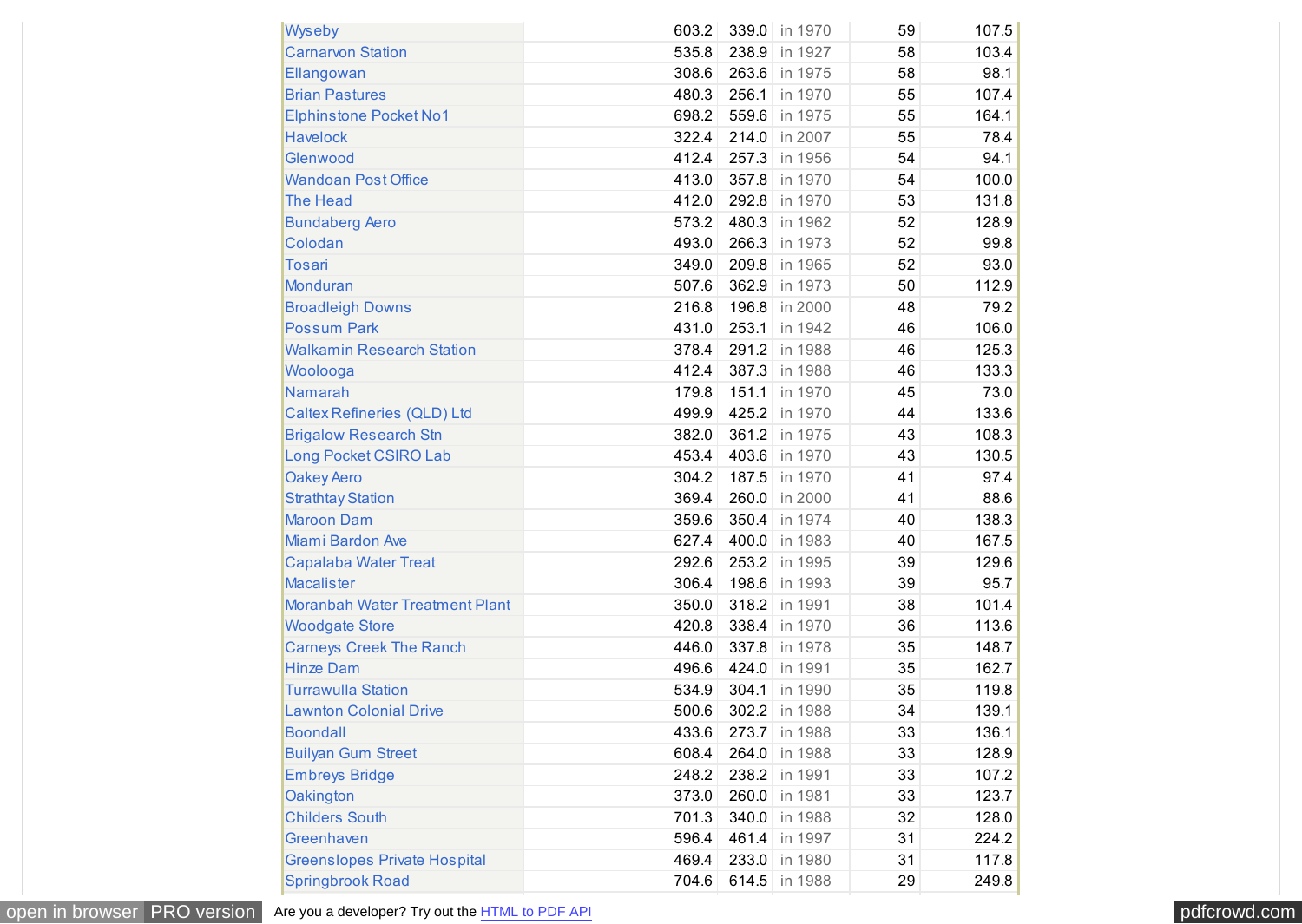<span id="page-9-0"></span>

| Coolangatta                   | 493.8 |       | 361.4 in 2004   | 28 | 152.9 |
|-------------------------------|-------|-------|-----------------|----|-------|
| <b>Maclean Bridge</b>         | 335.4 |       | 277.4 in 1991   | 28 | 142.3 |
| <b>Cherry Park</b>            | 152.0 |       | 132.8 in 1999   | 26 | 72.8  |
| Dooruna Downs                 | 299.2 |       | 167.0   in 2000 | 25 | 63.9  |
| <b>Mackay Aero</b>            | 669.0 |       | 380.2 in 1956   | 25 | 131.8 |
| <b>Roma Airport</b>           | 233.6 |       | 174.8 in 1995   | 25 | 78.2  |
| <b>Corbould Pk Racecourse</b> | 689.5 |       | 316.0 in 1988   | 24 | 184.4 |
| <b>Seventeen Seventy</b>      | 516.2 |       | 331.2 in 1988   | 24 | 142.8 |
| <b>Ripple Downs</b>           | 190.0 |       | 164.2 in 2003   | 22 | 84.4  |
| Traighli                      | 278.8 | 141.7 | in 1997         | 22 | 93.6  |
| <b>Brisbane RPA Hospital</b>  | 462.6 |       | 243.8 in 2004   | 21 | 141.7 |
| <b>Cooby Creek Dam</b>        | 285.0 |       | 160.4 in 1995   | 20 | 97.4  |

# **Highest total December rainfall for at least 20 years**

|                                 | <b>Total rainfall</b><br>for December 2010 (mm) | <b>Most recent December Years since Average for</b><br>at least this wet | wetter | <b>December</b> |
|---------------------------------|-------------------------------------------------|--------------------------------------------------------------------------|--------|-----------------|
| <b>Killarney Post Office</b>    | 267.2                                           | 276.4 in 1897                                                            | 113    | 93.0            |
| <b>Greenvale Township</b>       | 273.8                                           | 443.7 in 1917                                                            | 91     | 95.3            |
| <b>Mount Larcom Post Office</b> | 574.8                                           | 851.3<br>in 1921                                                         | 89     | 132.8           |
| <b>Rosedale Post Office</b>     | 564.5                                           | 630.9<br>in 1921                                                         | 89     | 130.9           |
| Maryborough                     | 477.2                                           | 551.4<br>in 1926                                                         | 84     | 128.4           |
| <b>Barcaldine Post Office</b>   | 227.7                                           | 256.1<br>in 1927                                                         | 83     | 64.4            |
| Goomboorian                     | 570.0                                           | 672.6<br>in 1926                                                         | 82     | 146.5           |
| Gympie                          | 544.2                                           | 584.5<br>in 1926                                                         | 82     | 138.4           |
| <b>Sandy Cape Lighthouse</b>    | 341.7                                           | 428.3<br>in 1933                                                         | 77     | 98.4            |
| Jondaryan Post Office           | 248.2                                           | 251.1<br>in 1942                                                         | 68     | 88.1            |
| <b>Surat</b>                    | 209.2                                           | 258.0<br>in 1942                                                         | 68     | 71.8            |
| Mt Douglas                      | 231.0                                           | 312.3<br>in 1942                                                         | 67     | 81.4            |
| <b>Haden Post Office</b>        | 320.5                                           | 331.7<br>in 1943                                                         | 65     | 103.8           |
| Double Island Point Lighthouse  | 340.4                                           | 356.4<br>in 1943                                                         | 64     | 130.8           |
| <b>Hannaford Post Office</b>    | 209.2                                           | 242.6<br>in 1942                                                         | 60     | 74.5            |
| <b>Bogarella</b>                | 202.0                                           | 237.2<br>in 1942                                                         | 57     | 77.2            |
| <b>Anakie Richardson St</b>     | 373.6                                           | 447.5<br>in 1956                                                         | 54     | 91.3            |
| <b>Tuan Creek Forest Stn</b>    | 389.2                                           | 499.6<br>in 1956                                                         | 54     | 136.0           |
| <b>Tinaroo Falls Dam</b>        | 321.2                                           | 345.0<br>in 1959                                                         | 51     | 129.8           |
| <b>Lands End Station</b>        | 251.8                                           | 284.5<br>in 1960                                                         | 50     | 63.0            |
| <b>Gladstone Radar</b>          | 434.0                                           | 508.9<br>in 1962                                                         | 47     | 134.5           |
| <b>Wallumbilla Post Office</b>  | 221.4                                           | 248.2<br>in 1961                                                         | 47     | 75.8            |
| Gilberton                       | 268.0                                           | 270.1<br>in 1964                                                         | 46     | 107.5           |
| <b>Capella Post Office</b>      | 223.1                                           | 257.3 in 1965                                                            | 44     | 84.3            |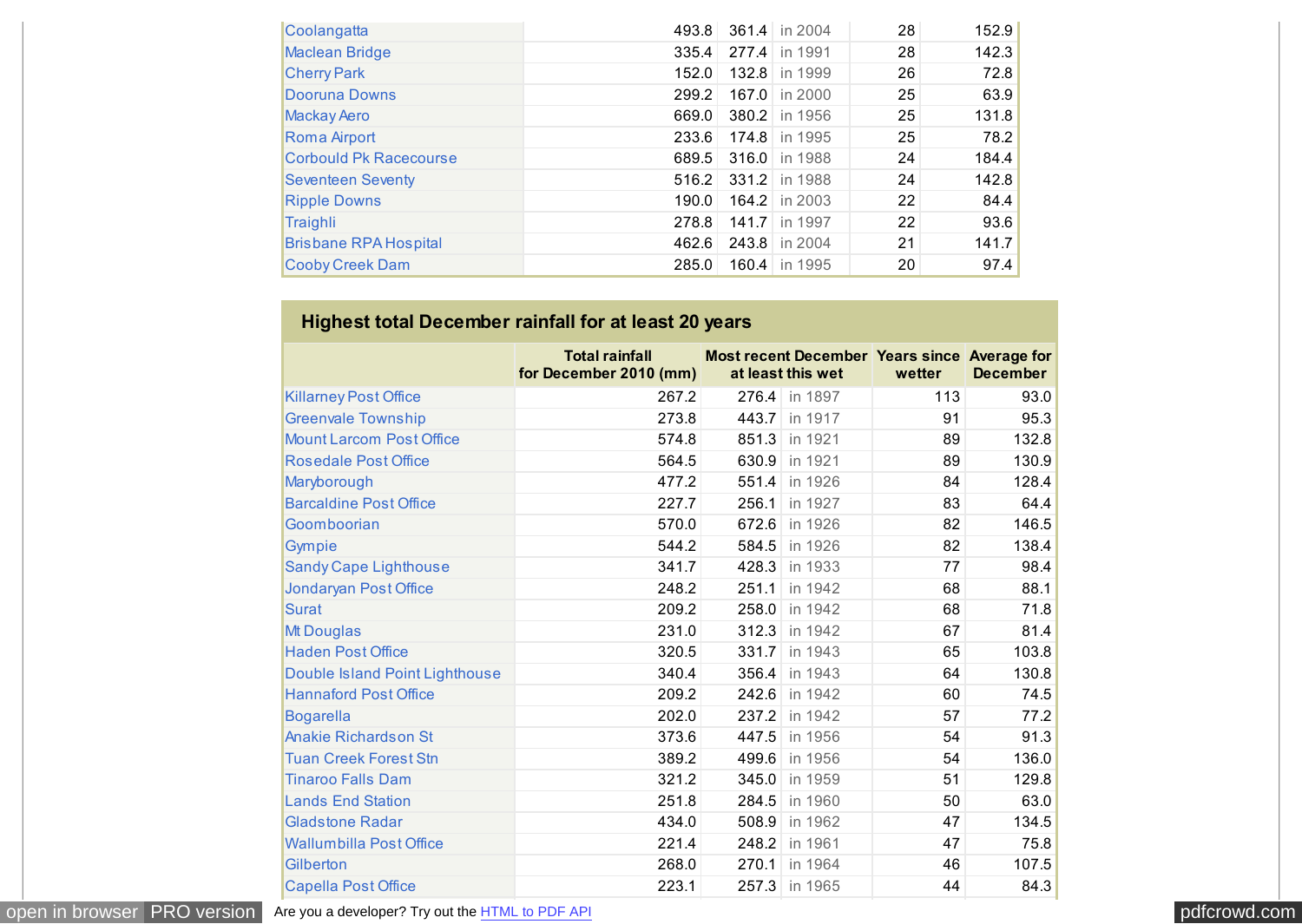| <b>Alderley</b>                         | 442.4 |       | 536.3 in 1970  | 40 | 137.2 |
|-----------------------------------------|-------|-------|----------------|----|-------|
| <b>Blackbutt Post Office</b>            | 286.5 |       | 401.8 in 1970  | 40 | 109.9 |
| <b>Chinchilla Water Treatment Plant</b> | 313.7 |       | 432.6 in 1970  | 40 | 92.3  |
| Lindfield                               | 400.2 |       | 415.9 in 1970  | 40 | 127.4 |
| <b>Maleny Tamarind St</b>               | 711.2 |       | 728.9 in 1970  | 40 | 199.9 |
| <b>Woleebee Nevasa</b>                  | 280.0 |       | 286.6 in 1970  | 40 | 87.6  |
| Woodspring                              | 163.9 |       | 330.7 in 1970  | 40 | 89.5  |
| <b>Yarraman Post Office</b>             | 332.2 |       | 343.9 in 1970  | 40 | 110.0 |
| <b>Beerburrum Forest Station</b>        | 531.4 |       | 901.6 in 1970  | 39 | 160.5 |
| <b>Crows Nest</b>                       | 263.9 |       | 291.8 in 1970  | 39 | 106.9 |
| Palmwoods                               | 620.2 |       | 686.1 in 1970  | 39 | 173.5 |
| <b>Warkon</b>                           | 190.2 |       | 217.4 in 1971  | 39 | 70.8  |
| <b>Archerfield Airport</b>              | 354.6 |       | 444.0 in 1970  | 38 | 128.7 |
| <b>Pechey Forestry</b>                  | 242.4 |       | 254.7 in 1970  | 38 | 119.9 |
| <b>Ravenswood Post Office</b>           | 352.1 |       | 661.4 in 1971  | 38 | 84.2  |
| <b>Redlands HRS</b>                     | 319.6 |       | 423.7 in 1970  | 38 | 140.5 |
| <b>Moura Post Office</b>                | 293.2 |       | 327.1 in 1973  | 37 | 100.8 |
| Mt Sophia                               | 735.0 |       | 1289.0 in 1973 | 37 | 283.5 |
| <b>Rockley</b>                          | 741.8 |       | 870.0 in 1973  | 37 | 132.4 |
| <b>Mount McConnell</b>                  | 254.4 |       | 261.2 in 1973  | 36 | 86.9  |
| Somerby                                 | 409.3 |       | 473.8 in 1973  | 36 | 101.7 |
| <b>Taroom Post Office</b>               | 360.2 |       | 380.9 in 1970  | 36 | 90.6  |
| <b>Alpha Post Office</b>                | 190.6 |       | 239.6 in 1975  | 35 | 77.5  |
| <b>Cardwell Marine Pde</b>              | 564.3 |       | 591.8 in 1975  | 35 | 195.9 |
| <b>Dalveen</b>                          | 232.2 | 271.6 | in 1975        | 35 | 108.3 |
| Forsayth Caravan Park                   | 342.0 | 451.5 | in 1973        | 35 | 129.2 |
| Gue                                     | 198.8 |       | 254.6 in 1975  | 35 | 62.8  |
| <b>Hawkins Creek</b>                    | 665.6 |       | 715.0 in 1975  | 35 | 211.4 |
| Ingham Composite                        | 633.7 |       | 792.6 in 1975  | 35 | 203.9 |
| <b>Rocky Point Sugar Mill</b>           | 367.8 |       | 486.1 in 1970  | 35 | 141.8 |
| <b>Toomba Stud</b>                      | 220.4 |       | 272.2 in 1975  | 35 | 83.4  |
| <b>Upper Stone Exelby</b>               | 662.8 |       | 764.6 in 1975  | 35 | 139.5 |
| <b>Victoria Sugar Mill</b>              | 620.5 |       | 644.0 in 1975  | 35 | 178.2 |
| <b>Bambaroo</b>                         | 648.4 |       | 990.6 in 1975  | 34 | 190.3 |
| <b>Croydon Township</b>                 | 281.6 |       | 302.8 in 1976  | 34 | 116.3 |
| <b>Eastmere</b>                         | 150.0 |       | 422.0 in 1975  | 34 | 65.1  |
| Rollingstone                            | 519.0 |       | 892.8 in 1975  | 34 | 190.1 |
| Holmleigh                               | 163.4 |       | 282.5 in 1975  | 33 | 68.2  |
| Applethorpe                             | 212.2 |       | 217.8 in 1975  | 32 | 97.8  |
| Kareeya                                 | 504.2 |       | 542.3 in 1973  | 32 | 155.6 |
| <b>Mutarnee Store</b>                   | 539.4 |       | 636.4 in 1976  | 32 | 224.5 |

[open in browser](http://pdfcrowd.com/redirect/?url=http%3a%2f%2fwww.bom.gov.au%2fclimate%2fcurrent%2fmonth%2fqld%2farchive%2f201012.summary.shtml&id=ma-161201020418-cdfeabec) [PRO version](http://pdfcrowd.com/customize/) Are you a developer? Try out the **HTML to PDF API** provesses and the extendion of the MTML to PDF API posted and the extendion of the extendion of the extendion of the extendion of the extendion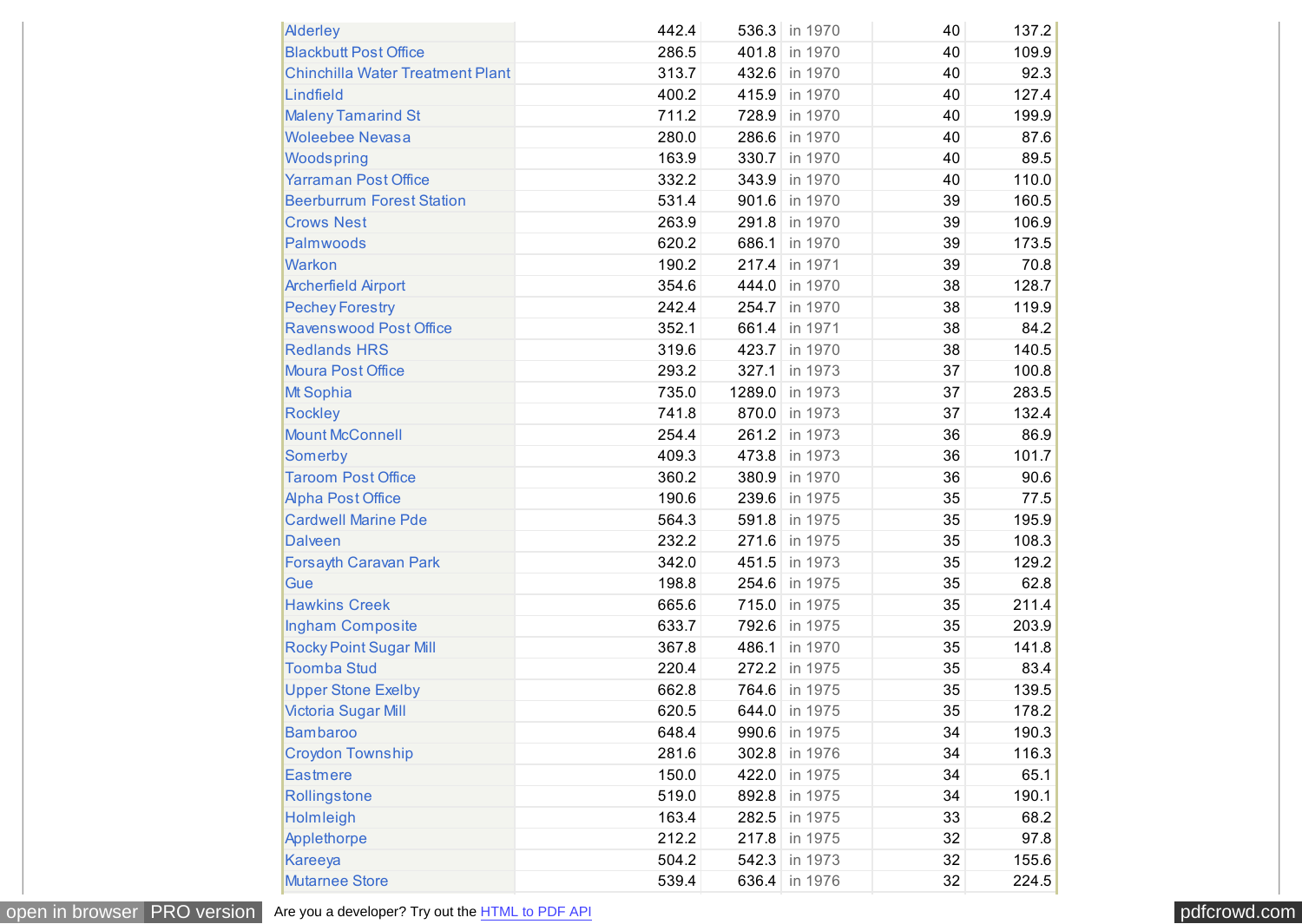<span id="page-11-0"></span>

| Paluma Ivy Cottage              | 849.2 | 935.0  | in 1976 | 31 | 307.2 |
|---------------------------------|-------|--------|---------|----|-------|
| <b>Bingil Bay</b>               | 572.4 | 728.8  | in 1975 | 30 | 208.1 |
| Highvale                        | 307.6 | 374.2  | in 1970 | 30 | 127.0 |
| <b>Stanthorpe Leslie Parade</b> | 195.3 | 207.6  | in 1975 | 29 | 94.1  |
| <b>Mantuan Downs</b>            | 174.0 | 256.4  | in 1975 | 26 | 84.6  |
| <b>Boothulla</b>                | 140.0 | 176.5  | in 1931 | 24 | 44.9  |
| Condamine                       | 212.0 | 226.4  | in 1988 | 22 | 80.4  |
| <b>Mt Tamborine Fern St</b>     | 576.2 | 638.6  | in 1988 | 22 | 166.4 |
| South Johnstone Exp Stn         | 586.6 | 595.0  | in 1988 | 22 | 264.0 |
| Glenelg                         | 158.5 | 211.4  | in 1989 | 21 | 85.6  |
| <b>Beaudesert Cryna</b>         | 313.8 | 339.4  | in 1988 | 20 | 120.1 |
| <b>Broadmeadows</b>             | 445.0 | 501.8  | in 1990 | 20 | 145.5 |
| <b>Clermont Sirius St</b>       | 189.6 | 196.7  | in 1990 | 20 | 92.5  |
| <b>Doraville Station</b>        | 755.7 | 1174.6 | in 1990 | 20 | 203.2 |
| <b>Hecate</b>                   | 711.4 | 1086.6 | in 1990 | 20 | 172.4 |
| Mackay M.O                      | 715.6 | 1158.6 | in 1990 | 20 | 190.2 |
| Mornington Island               | 282.2 | 313.0  | in 1987 | 20 | 157.6 |
| <b>Pacific Heights</b>          | 526.8 | 611.0  | in 1990 | 20 | 145.8 |
| <b>Proserpine Airport</b>       | 622.6 | 1076.6 | in 1990 | 20 | 174.7 |
| Rockhampton Aero                | 518.4 | 533.4  | in 1990 | 20 | 108.5 |
| <b>Roma Peak</b>                | 575.2 | 835.4  | in 1990 | 20 | 146.8 |
| <b>St Lawrence Post Office</b>  | 559.8 | 613.2  | in 1990 | 20 | 125.5 |
| Te Kowai Exp Stn                | 352.7 | 1310.6 | in 1990 | 20 | 181.9 |
| Walterhall                      | 410.4 | 558.8  | in 1990 | 20 | 112.7 |
| <b>Warden Bend</b>              | 455.2 | 905.0  | in 1990 | 20 | 135.3 |
| Yaamba                          | 483.0 | 727.2  | in 1990 | 20 | 115.4 |

| Record lowest December daily maximum temperature |  |                                                              |  |                                         |                           |                                       |  |  |  |  |  |
|--------------------------------------------------|--|--------------------------------------------------------------|--|-----------------------------------------|---------------------------|---------------------------------------|--|--|--|--|--|
|                                                  |  | Lowest daily maximum<br>temperature<br>in December 2010 (°C) |  | <b>Previous coolest</b><br>for December | <b>Years of</b><br>record | <b>Average for</b><br><b>December</b> |  |  |  |  |  |
| Surat                                            |  | 19.9 on the 19th                                             |  | 20.0 on the 27th in 1999                | 45                        | 33.9                                  |  |  |  |  |  |
| <b>Texas Post Office</b>                         |  | $20.5$ on the 19th                                           |  | 20.6 on the 27th in 1999                | 41                        | 32.8                                  |  |  |  |  |  |

## **Record lowest December mean daily maximum temperature**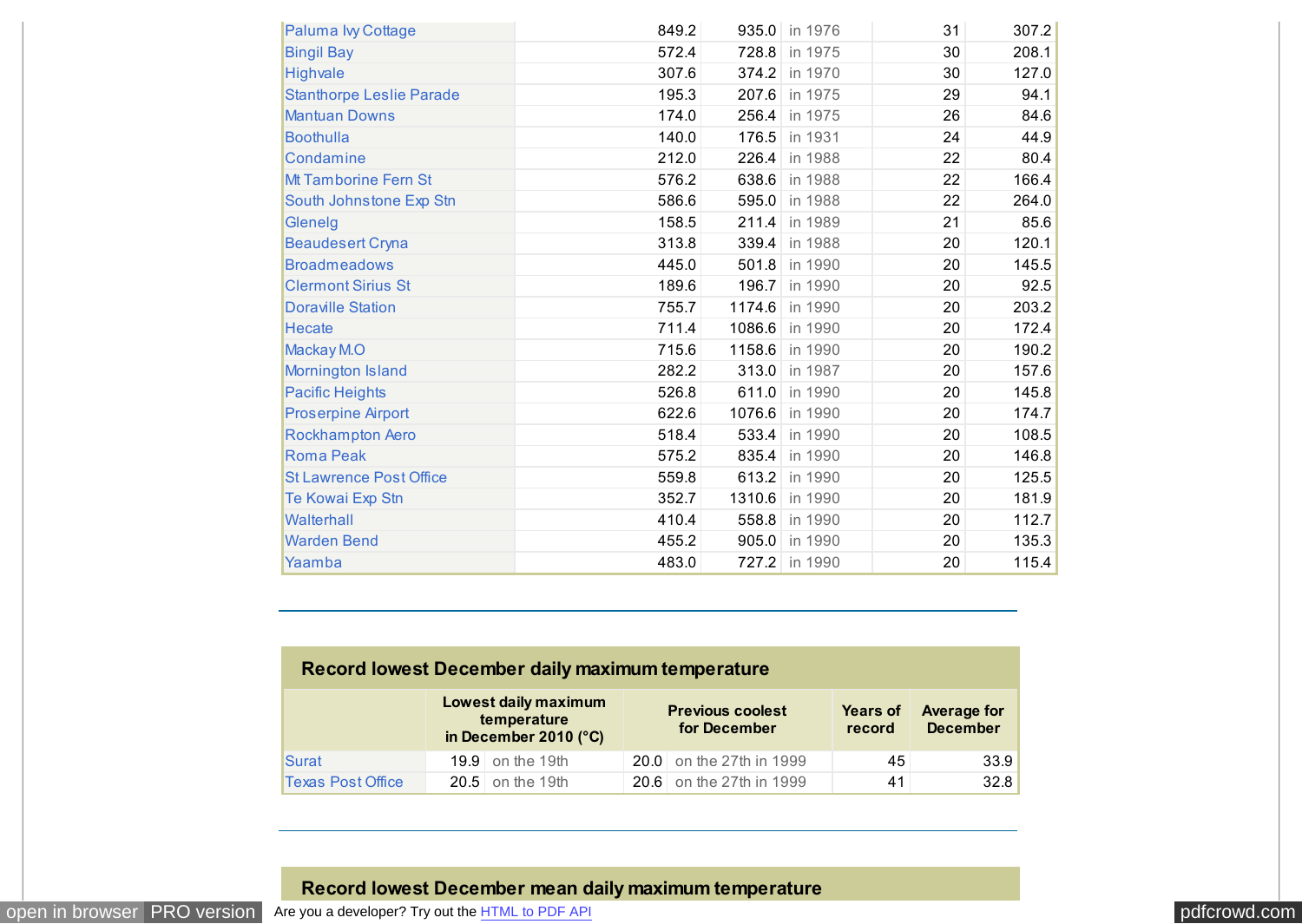<span id="page-12-0"></span>

|                                 | <b>Mean daily maximum</b><br>temperature<br>for December 2010 (°C) |          | <b>Previous coolest</b><br>for December | <b>Years of</b><br>record | <b>Average for</b><br><b>December</b> |
|---------------------------------|--------------------------------------------------------------------|----------|-----------------------------------------|---------------------------|---------------------------------------|
| <b>Tambo Post Office</b>        | 30.8                                                               |          | 30.9 in 1960                            | 78                        | 34.9                                  |
| <b>St Lawrence Post Office</b>  | 29.6                                                               | $= 29.6$ | in 1965                                 | 70                        | 31.5                                  |
| <b>Amberley AMO</b>             | 27.8                                                               | 27.9     | in 1942                                 | 69                        | 30.9                                  |
| <b>Charleville Aero</b>         | 31.1                                                               | $= 31.1$ | in 1999                                 | 68                        | 34.7                                  |
| <b>Stanthorpe Leslie Parade</b> | 23.3                                                               | 24.0     | in 1962                                 | 67                        | 27.1                                  |
| Surat                           | 29.2                                                               | 29.3     | in 1942                                 | 62                        | 33.9                                  |
| <b>Springsure Comet St</b>      | 29.4                                                               | 30.1     | in 1942                                 | 59                        | 34.2                                  |
| <b>Taroom Post Office</b>       | 29.6                                                               | 30.0     | in 1983                                 | 58                        | 33.5                                  |
| Injune Post Office              | 28.7                                                               | 29.9     | in 1999                                 | 43                        | 33.3                                  |
| Applethorpe                     | 22.6                                                               | $= 22.6$ | in 1983                                 | 41                        | 25.8                                  |
| <b>Texas Post Office</b>        | 28.6                                                               | 29.6     | in 1999                                 | 40                        | 32.8                                  |
| <b>Baralaba Post Office</b>     | 31.1                                                               | 32.0     | in 2000                                 | 37                        | 34.1                                  |
| Oakey Aero                      | 26.4                                                               | 27.1     | in 1999                                 | 37                        | 30.4                                  |
| <b>Monto Township</b>           | 28.6                                                               | 29.9     | in 1962                                 | 35                        | 32.1                                  |

## **Lowest December mean daily maximum temperature for at least 20 years**

|                                 | <b>Mean daily maximum</b><br>temperature<br>for December 2010 (°C) | Most recent December Years since Average for<br>at least this cool | cooler | <b>December</b> |
|---------------------------------|--------------------------------------------------------------------|--------------------------------------------------------------------|--------|-----------------|
| <b>Clermont Sirius St</b>       | 30.5                                                               | 29.6 in 1916                                                       | 89     | 34.9            |
| University of Queensland Gatton | 27.8                                                               | 27.3 in 1927                                                       | 72     | 31.3            |
| <b>Mitchell Post Office</b>     | 29.7                                                               | 28.8 in 1942                                                       | 57     | 33.8            |
| Rockhampton Aero                | 29.9                                                               | 29.2 in 1965                                                       | 45     | 32.1            |
| Lady Elliot Island              | 27.7                                                               | $= 27.7$ in 1968                                                   | 42     | 28.6            |

## **Record highest December daily minimum temperature**

|                    | <b>Highest daily minimum</b><br>temperature<br>in December 2010 ( $^{\circ}$ C) | <b>Previous warmest</b><br>for December | <b>Years of</b><br>record | <b>Average for</b><br><b>December</b> |
|--------------------|---------------------------------------------------------------------------------|-----------------------------------------|---------------------------|---------------------------------------|
| Urandangi          | $33.0$ on the 27th                                                              | 32.0 on the 27th in 1972                | 52                        | 22.8                                  |
| <b>Mackay Aero</b> | $27.0$ on the 19th                                                              | 26.9 on the 10th in 2001                | 25                        | 22.1                                  |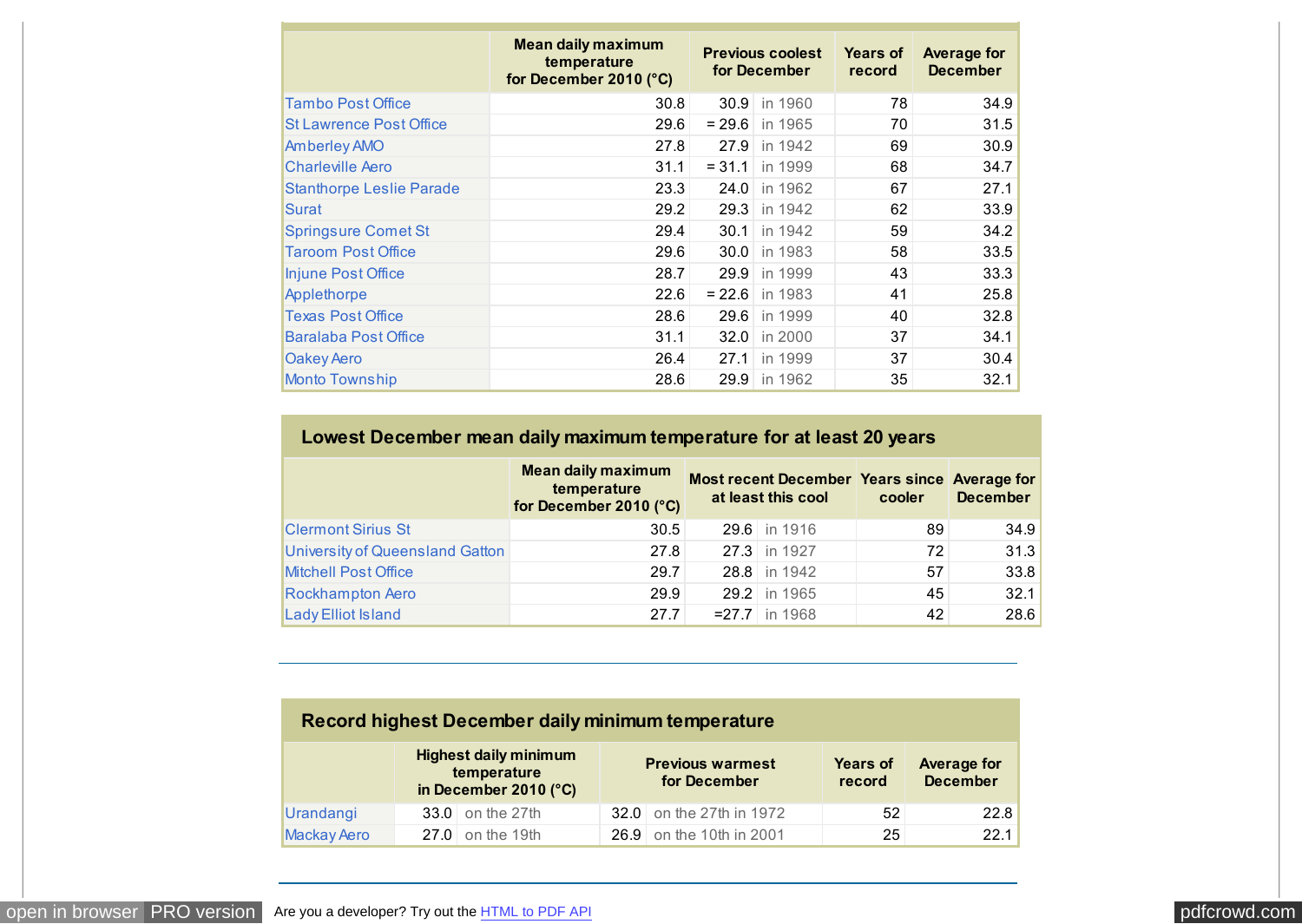<span id="page-13-0"></span>

| <b>Record lowest December temperature</b> |                                                               |                                         |                                                                    |  |  |  |  |  |  |  |  |
|-------------------------------------------|---------------------------------------------------------------|-----------------------------------------|--------------------------------------------------------------------|--|--|--|--|--|--|--|--|
|                                           | <b>Lowest temperature</b><br>in December 2010 ( $^{\circ}$ C) | <b>Previous coolest</b><br>for December | <b>Average for</b><br><b>Years of</b><br><b>December</b><br>record |  |  |  |  |  |  |  |  |
| Applethorpe                               | $3.7$ on the 21st                                             | 4.0 on the 5th in 1984                  | 13.8<br>42                                                         |  |  |  |  |  |  |  |  |

## **Record highest December mean daily minimum temperature**

|                                  | <b>Mean daily minimum</b><br>temperature<br>for December 2010 (°C) | <b>Previous warmest</b><br>for December | <b>Years of</b><br>record | <b>Average for</b><br><b>December</b> |
|----------------------------------|--------------------------------------------------------------------|-----------------------------------------|---------------------------|---------------------------------------|
| Innisfail                        | 24.2                                                               | $= 24.2$ in 2008                        | 101                       | 22.0                                  |
| South Johnstone Exp Stn          | 23.7                                                               | 23.5 in 2008                            | 54                        | 21.8                                  |
| <b>Walkamin Research Station</b> | 21.0                                                               | $= 21.0$ in 2003                        | 42                        | 19.8                                  |
| <b>Mackay Aero</b>               | 23.4                                                               | 23.0 in 2001                            | 24                        | 22.1                                  |
| <b>Proserpine Airport</b>        | 23.1                                                               | 23.0 in 1988                            | 21                        | 21.8                                  |

# **Highest December mean daily minimum temperature for at least 20 years**

|          | <b>Mean daily minimum</b><br>temperature<br>for December 2010 $(^{\circ}C)$ | <b>Most recent December</b><br>at least this warm | <b>Years since</b><br>warmer | Average for<br><b>December</b> |
|----------|-----------------------------------------------------------------------------|---------------------------------------------------|------------------------------|--------------------------------|
| Musgrave | 23.9                                                                        | $24.2$ in 1910                                    | 37                           | 22.7                           |

[Extremes](#page-4-0) [Maps](#page-0-0) [Records](#page-5-0) Summaries [Important notes](#page-17-0) [the top](#page-0-0)

## **Summary statistics for December 2010**

|                                               |                                                  | for December<br>(°C)           | <b>Maximum temperatures</b>                   |                                            | for December<br>$(^{\circ}C)$  | <b>Minimum temperatures</b>                  | Rainfall<br>for December<br>(millimetres)   |                                   |                 |                                                    |  |  |
|-----------------------------------------------|--------------------------------------------------|--------------------------------|-----------------------------------------------|--------------------------------------------|--------------------------------|----------------------------------------------|---------------------------------------------|-----------------------------------|-----------------|----------------------------------------------------|--|--|
|                                               | <b>Mean for</b><br><b>December</b><br>2010       | <b>Diff</b><br>from<br>average | <b>Highest for</b><br><b>December</b><br>2010 | <b>Mean for</b><br><b>December</b><br>2010 | <b>Diff</b><br>from<br>average | <b>Lowest for</b><br><b>December</b><br>2010 | <b>Total for</b><br><b>December</b><br>2010 | Average<br>for<br><b>December</b> | Rank of<br>2010 | <b>Fraction of</b><br>December December<br>average |  |  |
| North Peninsula (district 27)                 |                                                  |                                |                                               |                                            |                                |                                              |                                             |                                   |                 |                                                    |  |  |
| 32.3<br>Coconut Island<br>$-0.7$<br>34.6 19th |                                                  |                                |                                               | 26.1                                       | 0.0                            | 23.8 24th                                    | 320.2                                       | 151.7                             | high            | 211%                                               |  |  |
| open in browser PRO version                   | Are you a developer? Try out the HTML to PDF API |                                |                                               |                                            |                                |                                              |                                             |                                   |                 | pdfcrowd.com                                       |  |  |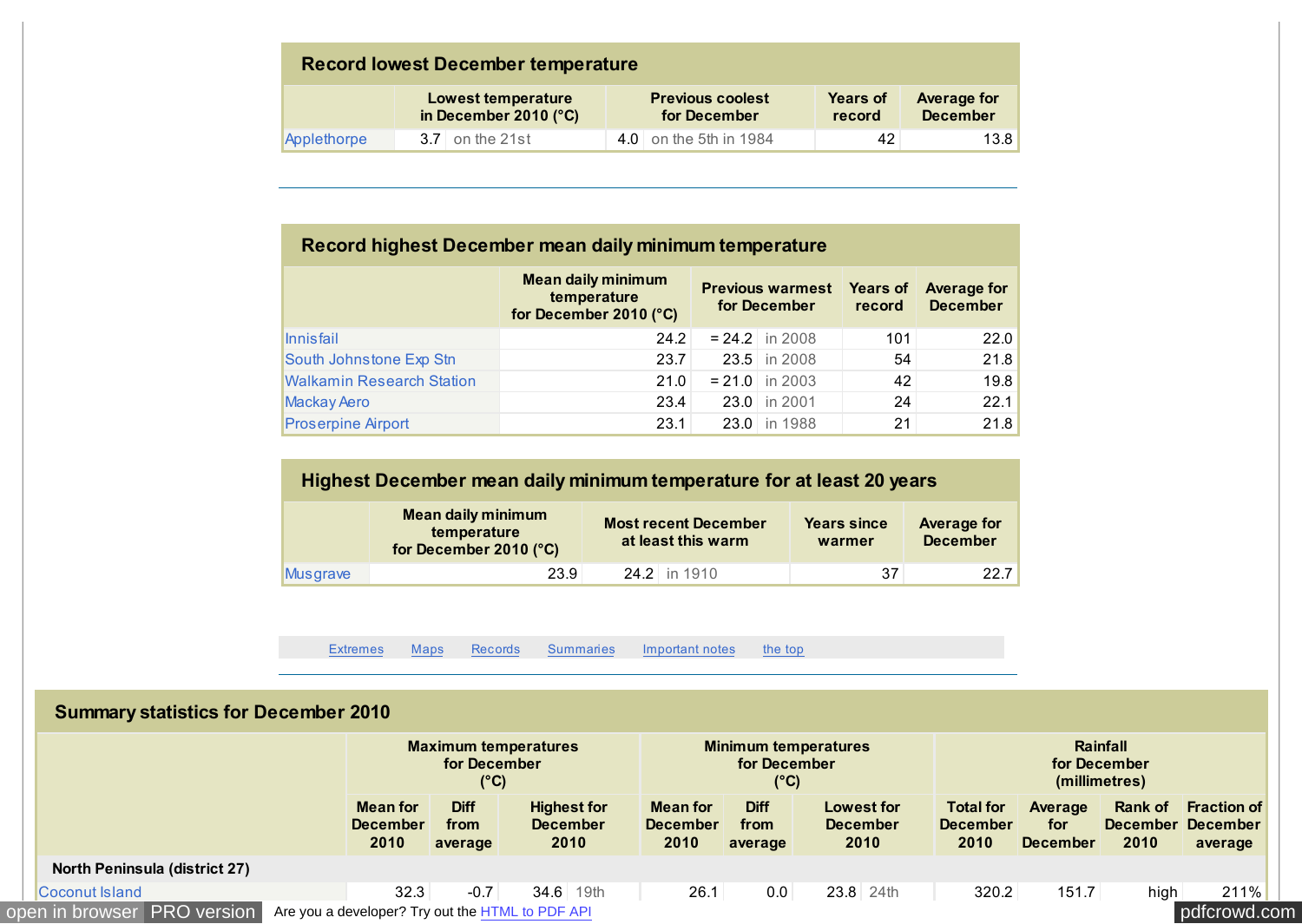| Coen Airport                             | 33.2 |        | 35.2      | 12th | 24.0 |        | 22.4       | 22 <sub>nd</sub> | 323.8 | 130.1 | v high        | 249% |
|------------------------------------------|------|--------|-----------|------|------|--------|------------|------------------|-------|-------|---------------|------|
| <b>Horn Island</b>                       | 31.2 | $-0.5$ | 32.8      | 10th | 25.2 | $-0.5$ | 23.7       | 16th             | 381.6 | 207.2 | high          | 184% |
| Scherger RAAF                            | 33.1 |        | 35.8      | 6th  | 24.1 |        | 22.7       | 3rd              | 379.0 |       |               |      |
| <b>Weipa Aero</b>                        | 32.8 | $-1.0$ | 35.5      | 6th  | 24.1 | $-0.1$ | 23.0       | 20th             | 452.8 | 289.7 | v high        | 156% |
| South Peninsula (district 28)            |      |        |           |      |      |        |            |                  |       |       |               |      |
| <b>Lockhart River Airport</b>            | 32.1 | $-0.1$ | 34.3      | 19th | 23.8 | $+0.3$ | 22.3       | 23rd             | 292.2 | 206.8 |               | 141% |
|                                          | 34.1 | $-0.7$ | 36.7      | 4th  | 23.9 | $+1.2$ | 22.5       | 3rd              | 412.1 | 180.2 | high          | 229% |
| <b>Musgrave</b><br>Palmerville           | 33.2 | $-2.1$ | 35.4      | 5th  | 23.2 | $+0.6$ |            | $22.1$ 22nd      | 238.6 | 158.6 | v high        | 150% |
|                                          |      |        |           |      |      |        |            |                  |       |       | high          |      |
| Lower Carpentaria (district 29)          |      |        |           |      |      |        |            |                  |       |       |               |      |
| <b>Burketown Airport</b>                 | 34.5 | $-2.2$ | 39.3      | 14th | 24.3 | $-1.4$ | $19.8$ 3rd |                  | 237.2 | 76.5  | v high        | 310% |
| <b>Century Mine</b>                      | 36.3 |        | 42.3      | 5th  | 23.7 |        | 15.4       | 3rd              | 140.0 |       |               |      |
| <b>Cloncurry Airport</b>                 | 35.6 | $-3.2$ | 42.2      | 6th  | 23.5 | $-1.4$ | 16.7       | 1st              | 163.6 | 82.2  | high          | 199% |
| <b>Croydon Township</b>                  | 34.7 | $-2.6$ | 38.5      | 4th  | 23.9 | $-0.7$ | 20.5       | 1st              | 281.6 | 116.3 | <b>v</b> high | 242% |
| Julia Creek Airport                      | 36.2 | $-3.9$ | 42.7      | 5th  | 22.5 | $-1.6$ | 14.1       | 1st              | 153.2 | 52.3  | <b>v</b> high | 293% |
| Kowanyama Airport                        | 33.9 | $-1.0$ | 37.4      | 7th  | 24.6 | $+0.3$ | 22.8       | 3rd              | 403.2 | 173.6 | v high        | 232% |
| <b>Mornington Island</b>                 | 32.7 | $-0.5$ | 37.2      | 14th | 25.3 | $-0.9$ | 22.3       | 3rd              | 282.2 | 157.6 | vhigh         | 179% |
| <b>Mount Isa Aero</b>                    | 35.3 | $-1.9$ | 40.9      | 5th  | 21.6 | $-1.5$ | 14.6       | 3rd              | 84.2  | 69.4  | average       | 121% |
| Normanton Airport                        | 34.5 | $-2.0$ | 38.0      | 8th  | 24.5 | $-1.5$ | 22.1       | 1st              | 359.8 | 138.1 | <b>v</b> high | 261% |
| <b>Sweers Island</b>                     | 32.2 | $-1.7$ | 34.5 14th |      | 25.5 | $-1.6$ |            | 22.8 21st        | 412.0 | 170.9 | high          | 241% |
| <b>Upper Carpentaria (district 30)</b>   |      |        |           |      |      |        |            |                  |       |       |               |      |
| Georgetown Airport                       | 33.1 |        | 36.2      | 6th  |      |        | $21.3$ 1st |                  | 175.8 |       |               |      |
| Hughenden Airport                        | 33.8 | $-3.9$ | 38.4      | 5th  | 22.3 | $-1.2$ | 17.3       | 1st              | 231.4 | 77.5  | <b>v</b> high | 299% |
| <b>Richmond Airport</b>                  | 34.9 | $-3.4$ | 40.1      | 5th  | 22.3 | $-1.2$ | 15.9       | 1st              | 139.6 | 63.7  | vhigh         | 219% |
| <b>Richmond Post Office</b>              | 35.1 | $-3.0$ | 40.7 5th  |      | 22.8 | $+0.4$ | $16.4$ 1st |                  | 169.5 | 71.0  | vhigh         | 239% |
| <b>Barron North Coast (district 31)</b>  |      |        |           |      |      |        |            |                  |       |       |               |      |
| <b>Cairns Aero</b>                       | 31.7 | $+0.3$ | 34.8      | 19th | 24.2 | $+0.8$ | 23.0 8th   |                  | 362.2 | 181.2 | vhigh         | 200% |
| Cooktown Airport                         | 31.9 | $-0.4$ | 35.7      | 20th | 24.2 | $-0.4$ | 22.5       | 22 <sub>nd</sub> | 143.6 | 152.3 | average       | 94%  |
| Low Isles Lighthouse                     | 32.2 | $-0.1$ | 35.0      | 20th | 25.5 | $+0.2$ | 22.6       | 23rd             | 528.4 | 209.8 | <b>v</b> high | 252% |
| Mareeba Airport                          | 31.1 | $-1.0$ | 33.5      | 5th  | 21.8 | $+0.9$ | $20.2$ 4th |                  | 324.4 | 107.2 | vhigh         | 303% |
| <b>Walkamin Research Station</b>         | 30.0 | $-0.6$ | 32.9      | 17th | 21.0 | $+1.2$ | 18.9       | 4th              | 378.4 | 125.3 | highest       | 302% |
| <b>Herbert North Coast (district 32)</b> |      |        |           |      |      |        |            |                  |       |       |               |      |
| <b>Cardwell Marine Pde</b>               | 32.2 | $+0.7$ | 35.0      | 20th | 23.9 | $+1.7$ | $21.0$ 1st |                  | 564.3 | 195.9 | v high        | 288% |
| Ingham Composite                         | 31.9 | $-0.6$ | 35.0      | 20th | 23.6 | $+1.6$ | 21.5       | 23rd             | 633.7 | 203.9 | v high        | 311% |
| Innisfail                                | 31.1 | $+0.3$ | 33.7 19th |      | 24.2 | $+2.2$ | $22.2$ 4th |                  | 461.2 | 265.1 | high          | 174% |
| Lucinda Point                            | 29.9 | $+0.2$ | 31.7      | 20th | 24.9 | $-0.4$ |            | 22.3 24th        | 363.2 | 96.5  | v high        | 376% |
| South Johnstone Exp Stn                  | 31.3 | $+0.1$ | 33.8      | 20th | 23.7 | $+1.9$ | $21.7$ 4th |                  | 586.6 | 264.0 | vhigh         | 222% |
| <b>Townsville Aero</b>                   | 30.8 | $-0.7$ | 33.9 13th |      | 24.6 | $+0.5$ | 22.8 1st   |                  | 386.4 | 131.4 | vhigh         | 294% |
| <b>East Central Coast (district 33)</b>  |      |        |           |      |      |        |            |                  |       |       |               |      |
| <b>Alva Beach</b>                        | 30.4 | $-0.6$ | 32.9 13th |      | 24.7 | $-0.1$ | $22.0$ 3rd |                  | 364.4 | 116.0 | v high        | 314% |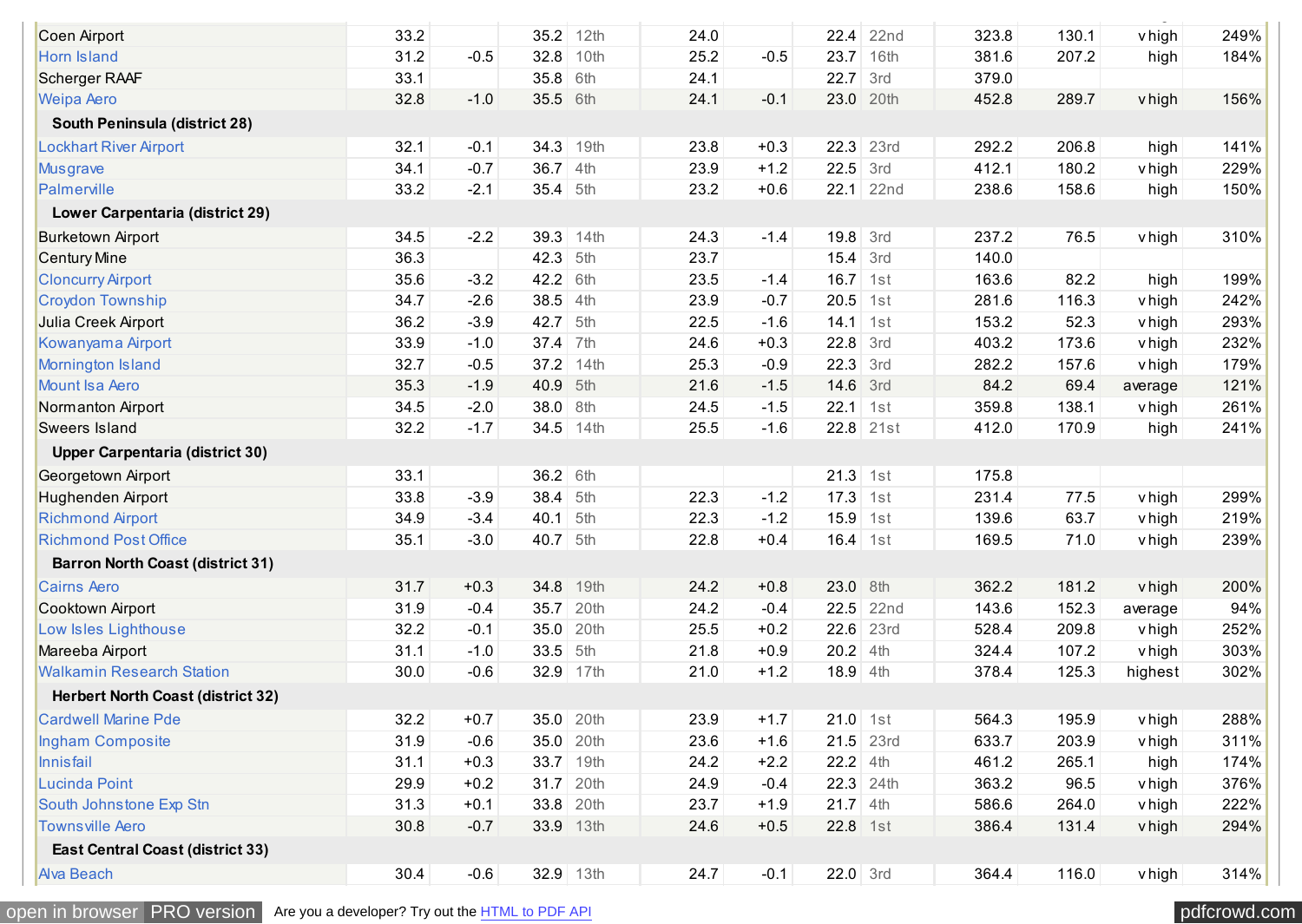| <b>Ayr DPI Research Stn</b>             | 31.3 | $-0.7$ | 34.7       | 13th | 23.6 | $+1.6$ | 21.9       | 3rd         | 319.0 | 106.9 | v high        | 298% |
|-----------------------------------------|------|--------|------------|------|------|--------|------------|-------------|-------|-------|---------------|------|
| <b>Bowen Airport</b>                    | 30.3 | $-1.1$ | 32.6       | 18th | 23.5 | 0.0    | 20.9       | 4th         | 543.5 | 153.7 | vhigh         | 354% |
| <b>Collins ville Post Office</b>        | 32.0 | $-2.0$ | 35.2       | 13th | 22.5 | $+1.2$ | 19.9       | 7th         | 425.9 | 99.6  | highest       | 428% |
| Hamilton Island Airport                 | 28.8 |        | 31.0       | 18th | 24.1 |        | 21.5       | 4th         | 517.2 | 125.7 | vhigh         | 411% |
| <b>Mackay Aero</b>                      | 29.3 | $-1.4$ | 33.1       | 18th | 23.4 | $+1.3$ | 20.8       | 4th         | 669.0 | 131.8 | highest       | 508% |
| Mackay M.O                              | 28.9 | $-1.2$ | 32.8       | 18th | 23.6 | $+0.7$ | 21.3       | 1st         | 715.6 | 190.2 | vhigh         | 376% |
| <b>Proserpine Airport</b>               | 30.3 | $-1.8$ | 33.8       | 18th | 23.1 | $+1.3$ | 21.0       | 1st         | 622.6 | 174.7 | <b>v</b> high | 356% |
| Samuel Hill Aero                        | 29.1 | $-1.9$ | 32.4       | 18th | 22.1 | $+2.4$ | 19.9       | 16th        | 665.0 | 180.7 | v high        | 368% |
| <b>St Lawrence</b>                      | 29.6 |        | 33.7       | 13th | 23.0 |        | 20.1       | 1st         | 548.8 |       |               |      |
| <b>St Lawrence Post Office</b>          | 29.6 | $-1.9$ | 33.9       | 13th | 23.1 | $+1.4$ | 20.0       | 1st         | 559.8 | 125.5 | vhigh         | 446% |
| Williamson                              | 29.5 |        | 32.9       | 18th | 23.0 |        | 20.1       | 1st         | 592.0 |       |               |      |
| Woolshed                                | 28.4 | $-0.5$ | 31.6       | 13th | 21.1 | $+0.7$ | 18.6       | 1st         | 281.8 | 112.6 | high          | 250% |
| <b>Yeppoon The Esplanade</b>            | 28.2 | $-0.6$ | 34.2 18th  |      | 23.1 | $+0.3$ | $20.5$ 4th |             | 459.8 | 131.0 | vhigh         | 351% |
| <b>West Central Coast (district 34)</b> |      |        |            |      |      |        |            |             |       |       |               |      |
| <b>Charters Towers Airport</b>          | 32.2 | $-2.3$ | 36.2       | 18th | 22.3 | $+0.3$ | 20.0       | 5th         | 231.5 | 83.0  | v high        | 279% |
| <b>Moranbah Water Treatment Plant</b>   | 30.9 | $-3.2$ | 35.6       | 16th | 21.7 | $+0.6$ | 19.0       | 1st         | 350.0 | 101.4 | highest       | 345% |
| <b>Central Highlands (district 35)</b>  |      |        |            |      |      |        |            |             |       |       |               |      |
| <b>Clermont Airport</b>                 | 31.0 |        | 35.9       | 16th | 21.2 |        | 18.8       | 2nd         | 194.8 |       |               |      |
| <b>Clermont Sirius St</b>               | 30.5 | $-4.4$ | 35.7       | 16th | 21.3 | $+0.5$ | $18.7$ 1st |             | 189.6 | 92.5  | v high        | 205% |
| <b>Emerald Airport</b>                  | 30.8 | $-3.6$ | 36.4       | 16th | 21.2 | $-0.2$ | 18.5       | 21st        | 263.8 | 91.2  | v high        | 289% |
| Lochington                              | 30.2 |        | 35.8       | 16th | 20.7 |        | 16.4       | 21st        | 389.2 |       |               |      |
| <b>Rolleston Airport</b>                | 29.4 |        | 35.4       | 17th | 20.4 |        |            | 14.9 21st   | 399.8 |       |               |      |
| <b>Springsure Comet St</b>              | 29.4 | $-4.8$ | 34.7       | 17th | 19.8 | 0.0    | 14.9       | 22nd        | 470.2 | 93.0  | highest       | 506% |
| <b>Tambo Post Office</b>                | 30.8 | $-4.1$ | 35.5       | 17th | 19.3 | $+0.2$ |            | $12.2$ 21st | 216.7 | 69.9  | vhigh         | 310% |
| <b>Taroom Post Office</b>               | 29.6 | $-3.9$ | 35.7 16th  |      | 20.1 | $+0.5$ |            | $13.6$ 21st | 360.2 | 90.6  | vhigh         | 398% |
| <b>Central Lowlands (district 36)</b>   |      |        |            |      |      |        |            |             |       |       |               |      |
| <b>Barcaldine Post Office</b>           | 32.2 | $-3.6$ | 37.5       | 17th | 21.4 | $-0.8$ |            | $17.1$ 21st | 227.7 | 64.4  | vhigh         | 354% |
| <b>Blackall Airport</b>                 | 31.3 | $-5.0$ | 36.9       | 17th | 20.3 | $-2.0$ | 15.3       | 21st        | 397.4 | 117.5 | <b>v</b> high | 338% |
| <b>Isisford Post Office</b>             | 32.7 | $-4.4$ | 37.3       | 16th | 21.7 | $-0.2$ | 14.9       | 1st         | 137.6 | 53.1  | vhigh         | 259% |
| Longreach Aero                          | 32.7 | $-4.8$ | 38.1 16th  |      | 20.8 | $-1.3$ | 14.5       | 1st         | 146.2 | 57.9  | v high        | 253% |
| <b>Upper Western (district 37)</b>      |      |        |            |      |      |        |            |             |       |       |               |      |
| <b>Camooweal Township</b>               | 36.2 | $-1.9$ | $41.1$ 5th |      | 23.0 | $-0.8$ | $17.5$ 1st |             | 93.8  | 60.5  | high          | 155% |
| Urandangi                               | 37.7 | $-1.1$ | 42.2 17th  |      | 23.6 | $+0.8$ | $15.0$ 1st |             | 37.8  | 39.0  | high          | 97%  |
| <b>Winton Airport</b>                   | 34.7 |        | 40.2 16th  |      | 21.5 |        | $13.7$ 1st |             | 68.6  | 38.0  | high          | 181% |
| <b>Winton Post Office</b>               | 34.9 | $-3.3$ | 40.1 16th  |      | 22.2 | $-0.7$ | $15.3$ 1st |             | 96.5  | 49.8  | high          | 194% |
| Lower Western (district 38)             |      |        |            |      |      |        |            |             |       |       |               |      |
| <b>Bedourie Police Station</b>          | 37.6 | $-0.7$ | $42.0$ 7th |      |      |        | $13.0$ 4th |             | 19.5  | 16.0  | high          | 122% |
| <b>Birds ville Airport</b>              | 37.5 | $-0.9$ | 43.2 15th  |      | 22.8 | $-0.9$ | $14.2$ 1st |             | 2.0   | 8.9   | vlow          | 22%  |
| <b>Boulia Airport</b>                   | 37.4 | $-1.2$ | 42.3 16th  |      |      |        |            | $23.9$ 25th | 24.4  | 31.4  | average       | 78%  |
| <b>Windorah Post Office</b>             | 34.0 | $-3.8$ | 38.7 7th   |      | 21.6 | $-1.0$ |            | $16.2$ 21st | 81.8  | 30.4  | v high        | 269% |
|                                         |      |        |            |      |      |        |            |             |       |       |               |      |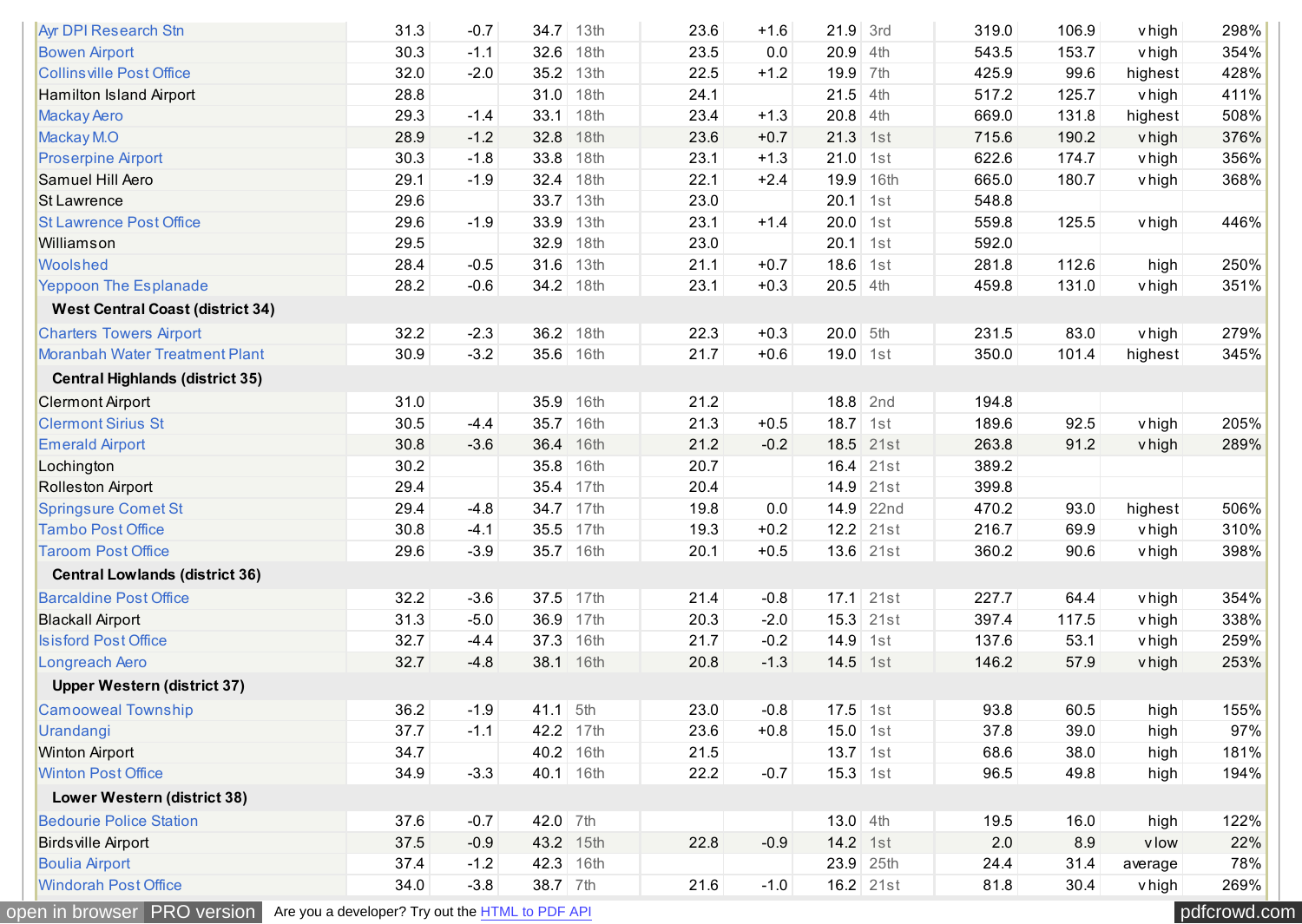| <b>Port Curtis South Coast (district 39)</b> |      |        |           |             |      |        |            |             |       |       |               |      |
|----------------------------------------------|------|--------|-----------|-------------|------|--------|------------|-------------|-------|-------|---------------|------|
| <b>Baralaba Post Office</b>                  | 31.1 | $-3.0$ | 36.7      | 17th        | 20.7 | $+0.4$ | 15.6       | 21st        | 461.2 | 103.9 | highest       | 444% |
| <b>Bundaberg Aero</b>                        | 29.1 | $-0.3$ | 33.3      | 18th        | 21.4 | $+0.9$ | 16.6       | 21st        | 573.2 | 128.9 | highest       | 445% |
| Gayndah Airport                              | 29.2 |        | 34.6      | 16th        | 20.1 |        |            | $13.1$ 21st | 380.8 |       |               |      |
| <b>Gladstone Airport</b>                     | 29.3 | $-0.7$ | 35.6      | 18th        | 22.6 | $+0.4$ | 20.0       | 4th         | 404.4 | 123.0 | vhigh         | 329% |
| <b>Gladstone Radar</b>                       | 29.7 | $-1.3$ | 35.0      | 18th        | 22.1 | $+0.2$ | 19.6       | 1st         | 434.0 | 134.5 | vhigh         | 323% |
| <b>Lady Elliot Island</b>                    | 27.7 | $-0.9$ | 29.9      | 17th        | 23.7 | $+0.5$ | 21.0       | 5th         | 510.0 | 91.6  | highest       | 557% |
| <b>Monto Township</b>                        | 28.6 | $-3.5$ | 34.5      | 16th        | 19.6 | $+1.3$ | 12.6       | 21st        | 499.0 | 95.9  | highest       | 520% |
| <b>Rockhampton Aero</b>                      | 29.9 | $-2.2$ | 35.2      | 18th        | 22.7 | $+1.5$ | 20.0       | 1st         | 518.4 | 108.5 | vhigh         | 478% |
| <b>Rundle Island</b>                         | 26.9 | $-0.9$ | 28.6      | 6th         | 23.4 | $-0.5$ | 20.0       | 1st         |       |       |               |      |
| Sandy Cape Lighthouse                        | 28.1 | $-0.8$ | 30.1      | 10th        | 22.0 | $+0.4$ | $19.0$ 4th |             | 341.7 | 98.4  | vhigh         | 347% |
| <b>Seventeen Seventy</b>                     | 28.0 | $-0.6$ | 30.5      | 18th        | 22.1 | $-0.2$ | 19.9       | 21st        | 516.2 | 142.8 | highest       | 361% |
| <b>Thangool Airport</b>                      | 29.8 | $-3.2$ | 34.1      | 18th        | 19.6 | $+0.9$ |            | $13.4$ 21st | 374.4 | 94.2  | highest       | 397% |
| <b>Moreton South Coast (district 40)</b>     |      |        |           |             |      |        |            |             |       |       |               |      |
| <b>Amberley AMO</b>                          | 27.8 | $-3.1$ | 33.3      | 17th        | 19.2 | $+0.8$ |            | 10.1 21st   | 368.2 | 123.3 | v high        | 299% |
| <b>Archerfield Airport</b>                   | 27.5 | $-2.1$ | 32.3      | 16th        | 19.8 | $+0.8$ | 12.5       | 21st        | 354.6 | 128.7 | vhigh         | 276% |
| <b>Beaudesert Drumley Street</b>             | 28.0 |        | 33.4      | 17th        | 18.8 |        | 9.4        | 21st        | 275.6 |       |               |      |
| <b>Beerburrum Forest Station</b>             | 27.1 | $-2.7$ | 32.4      | 11th        | 19.8 | $+1.3$ | 12.3       | 21st        | 531.4 | 160.5 | vhigh         | 331% |
| <b>Brisbane</b>                              | 27.8 | $-1.6$ | 32.1      | 15th        | 20.5 | $+0.1$ |            | 14.7 21st   | 479.8 | 157.7 | v high        | 304% |
| <b>Brisbane Aero</b>                         | 26.9 | $-1.4$ | 30.8      | 18th        | 20.5 | $+0.4$ | 13.4       | 21st        | 453.0 | 140.4 | vhigh         | 323% |
| Cape Moreton Lighthouse                      | 26.1 | $+0.1$ | 28.7      | 17th        | 21.2 | $+0.2$ | 18.0       | 20th        | 375.8 | 129.1 | highest       | 291% |
| Coolangatta                                  | 26.9 | $-0.2$ | 30.0      | 20th        | 20.4 | $+0.7$ |            | 12.6 21st   | 493.8 | 152.9 | highest       | 323% |
| Double Island Point Lighthouse               | 27.5 | $+0.2$ | 31.6      | 18th        | 21.5 | 0.0    | 19.1       | 20th        | 340.4 | 130.8 | vhigh         | 260% |
| <b>Gold Coast Seaway</b>                     | 27.1 | $-0.7$ | 31.3      | 16th        | 21.0 | $+0.5$ | 15.1       | 21st        | 490.4 | 145.4 | vhigh         | 337% |
| Gympie                                       | 28.5 | $-2.8$ | 33.3      | 16th        | 19.9 | $+1.4$ | 12.2       | 21st        | 544.2 | 138.4 | vhigh         | 393% |
| <b>Hervey Bay Airport</b>                    | 28.6 | $-0.8$ | 30.7      | 15th        | 21.6 | $+0.4$ |            | $17.4$ 21st | 550.6 | 143.1 | <b>v</b> high | 385% |
| <b>Jimna Forestry</b>                        | 25.1 | $-2.7$ | 31.0      | 16th        | 17.3 | $+1.2$ | 7.1        | 21st        | 385.8 | 142.6 | vhigh         | 271% |
| <b>Kingaroy Airport</b>                      | 26.3 | $-4.3$ | 32.5      | 16th        | 17.8 | $+1.0$ | 7.3        | 21st        | 359.6 | 125.3 | vhigh         | 287% |
| <b>Logan City Water Treatment Plant</b>      | 27.5 | $-1.5$ | 32.8      | 17th        | 20.2 | $+1.1$ |            | $13.1$ 21st | 585.5 | 154.8 | <b>v</b> high | 378% |
| <b>Maleny Tamarind St</b>                    | 24.8 | $-1.9$ | 31.6      | 17th        | 18.3 | $+0.6$ | 12.4       | 21st        | 711.2 | 199.9 | <b>v</b> high | 356% |
| Maryborough                                  | 29.0 | $-1.6$ | 32.6      | 18th        | 20.9 | $+1.3$ | 15.3       | 21st        | 477.2 | 128.4 | v high        | 372% |
| Nambour DPI - Hillside                       | 27.5 |        | 34.7 17th |             | 20.1 |        |            | $12.3$ 21st | 676.2 |       |               |      |
| <b>Point Lookout</b>                         | 27.3 | $-0.6$ | 30.1      | 30th        | 20.6 | $-0.9$ | $16.7$ 5th |             | 380.9 | 134.9 | v high        | 282% |
| Rainbow Beach                                | 27.7 | $-0.5$ |           | $31.7$ 18th |      |        |            |             | 556.8 | 130.7 | vhigh         | 426% |
| Redcliffe                                    | 26.9 |        |           | 30.3 18th   | 20.8 |        |            | $13.5$ 21st | 409.2 |       |               |      |
| <b>Sunshine Coast Airport</b>                | 27.5 | $-0.6$ | 34.6      | 17th        | 20.5 | $+0.7$ |            | 13.1 21st   | 588.0 | 157.9 | v high        | 372% |
| <b>Tewantin RSL Park</b>                     | 27.3 | $-0.8$ |           | 34.7 17th   | 20.9 | $+0.2$ |            | 14.6 21st   | 545.2 | 154.7 | vhigh         | 352% |
| Toolara (Kelly)                              | 28.4 | $-3.2$ |           | 34.0 18th   | 20.1 | $+0.3$ |            | $16.3$ 21st | 484.8 | 156.7 | v high        | 309% |
| <b>University of Queensland Gatton</b>       | 27.8 | $-3.5$ |           | 33.8 17th   | 19.0 | $+0.9$ |            | $11.0$ 21st | 317.0 | 99.9  | highest       | 317% |
| <b>East Darling Downs (district 41)</b>      |      |        |           |             |      |        |            |             |       |       |               |      |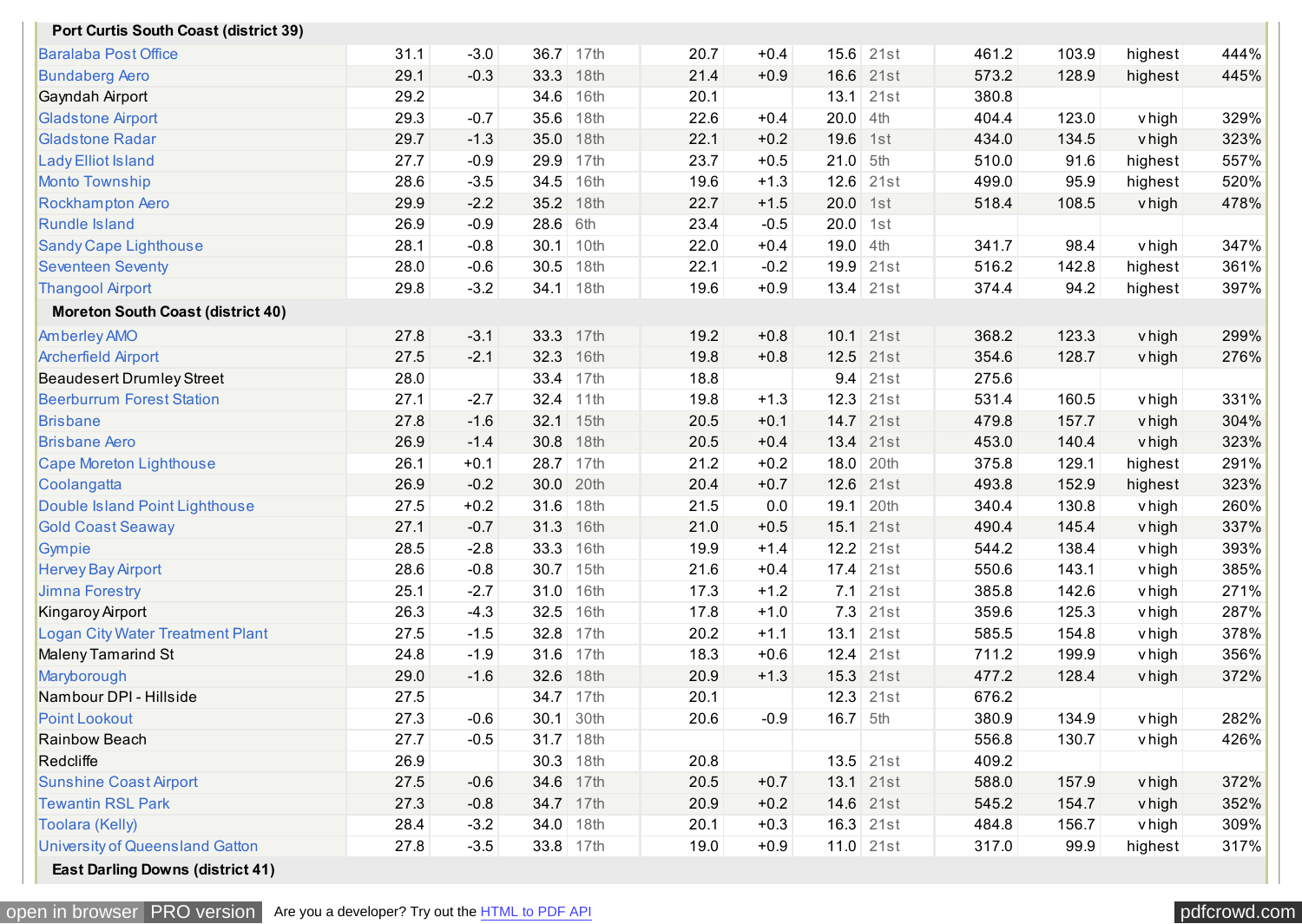<span id="page-17-0"></span>

| Applethorpe                             | 22.6 | $-3.2$ | 27.1 | 15th        | 14.4 | $+0.6$ | 3.7    | 21st        | 212.2 | 97.8  | v high  | 217% |
|-----------------------------------------|------|--------|------|-------------|------|--------|--------|-------------|-------|-------|---------|------|
| <b>Dalby Airport</b>                    | 27.4 | $-4.3$ | 34.0 | 16th        | 18.3 | $+0.7$ | 10.8   | 21st        | 247.4 | 106.0 | v high  | 233% |
| Goondiwindi Airport                     | 29.0 | $-3.5$ | 35.1 | 31st        | 18.6 | $-0.1$ | 9.9    | 21st        | 113.5 | 83.5  | high    | 136% |
| <b>Oakey Aero</b>                       | 26.4 | $-4.0$ | 33.5 | 16th        | 17.6 | $+1.0$ | 7.9    | 21st        | 304.2 | 97.4  | highest | 312% |
| <b>Stanthorpe Leslie Parade</b>         | 23.3 | $-3.8$ | 28.6 | 15th        | 15.1 | $+0.9$ | 4.5    | 21st        | 195.3 | 94.1  | v high  | 208% |
| <b>Texas Post Office</b>                | 28.6 | $-4.2$ | 34.5 | 31st        | 17.7 | $+0.5$ | 8.3    | 21st        | 148.5 | 81.0  | v high  | 183% |
| <b>Toowoomba Airport</b>                | 23.7 | $-4.0$ | 29.0 | 16th        | 16.5 | $-0.2$ | 11.5   | 21st        | 338.6 | 104.6 | v high  | 324% |
| <b>Warwick</b>                          | 25.4 | $-4.0$ | 30.8 | 17th        | 16.7 | $+0.8$ |        | $6.5$ 21st  | 289.0 | 111.6 | v high  | 259% |
| <b>West Darling Downs (district 42)</b> |      |        |      |             |      |        |        |             |       |       |         |      |
| <b>Miles Constance Street</b>           | 28.3 | $-4.7$ |      | $35.1$ 16th | 19.0 | $-0.3$ |        | $10.8$ 21st | 340.0 | 104.3 | vhigh   | 326% |
| Maranoa (district 43)                   |      |        |      |             |      |        |        |             |       |       |         |      |
| Injune Post Office                      | 28.7 | $-4.6$ | 35.0 | 16th        | 18.4 | $+0.3$ | 10.1   | 21st        | 349.9 | 89.6  | highest | 391% |
| <b>Mitchell Post Office</b>             | 29.7 | $-4.1$ | 35.8 | 17th        | 18.9 | $+0.4$ | 11.0   | 21st        | 319.4 | 69.1  | highest | 462% |
| Roma Airport                            | 29.0 | $-4.3$ | 35.8 | 16th        | 19.0 | $-0.5$ | 9.4    | 21st        | 233.6 | 78.2  | highest | 299% |
| <b>St George Airport</b>                | 29.4 | $-4.7$ | 37.2 | 16th        | 19.0 | $-1.4$ | 8.9    | 21st        | 52.8  | 81.9  | average | 64%  |
| Surat                                   | 29.2 | $-4.7$ |      | $36.4$ 16th | 18.8 | $-0.5$ |        | $10.4$ 21st | 209.2 | 71.8  | vhigh   | 291% |
| <b>Warrego (district 44)</b>            |      |        |      |             |      |        |        |             |       |       |         |      |
| <b>Bollon Mary St</b>                   | 30.2 | $-4.8$ | 36.7 | 16th        | 18.6 | $-1.3$ | 8.8    | 21st        | 94.3  | 52.5  | high    | 180% |
| <b>Charleville Aero</b>                 | 31.1 | $-3.6$ | 36.9 | 16th        | 19.1 | $-1.2$ | 9.8    | 21st        | 117.6 | 54.5  | v high  | 216% |
| <b>Cunnamulla Post Office</b>           | 32.1 | $-3.1$ |      | 38.4 31st   | 19.8 | $-0.9$ |        | $13.3$ 21st | 31.8  | 39.5  | average | 81%  |
| Far Southwest (district 45)             |      |        |      |             |      |        |        |             |       |       |         |      |
| Quilpie Airport                         | 33.1 | $-3.3$ | 39.0 | 16th        | 20.2 | $-2.1$ | $12.5$ | 21st        | 67.6  | 34.0  | high    | 199% |
| <b>Thargomindah Airport</b>             | 33.5 | $-3.2$ | 40.9 | 30th        | 20.2 | $-3.1$ | 13.7   | 20th        | 30.8  | 27.5  | average | 112% |

[Extremes](#page-4-0) [Maps](#page-0-0) [Records](#page-5-0) [Summaries](#page-13-0) Important notes [the top](#page-0-0)

#### **Notes**

A Monthly Climate Summary is prepared to list the main features of the weather in Queensland using the most timely and accurate information available on the date of publication; it will generally **not** be updated. Later information, including data that has had greater opportunity for quality control, will be presented in the [Monthly Weather Review,](http://www.bom.gov.au/climate/mwr/) usually published in the fourth week of the month.

This statement has been prepared based on information available at 9 am on Tuesday 4 January 2011. Some checks have been made on the data, but it is possible that results will change as new information becomes available.

*Averages* are long-term means based on observations from all available years of record, which vary widely from site to site. They are not shown for sites with less than 9 years of record, as they cannot then be calculated reliably.

The [median](http://www.bom.gov.au/lam/glossary/mpagegl.shtml) is sometimes more representative than the [mean](http://www.bom.gov.au/lam/glossary/mpagegl.shtml) of long-term average rain.